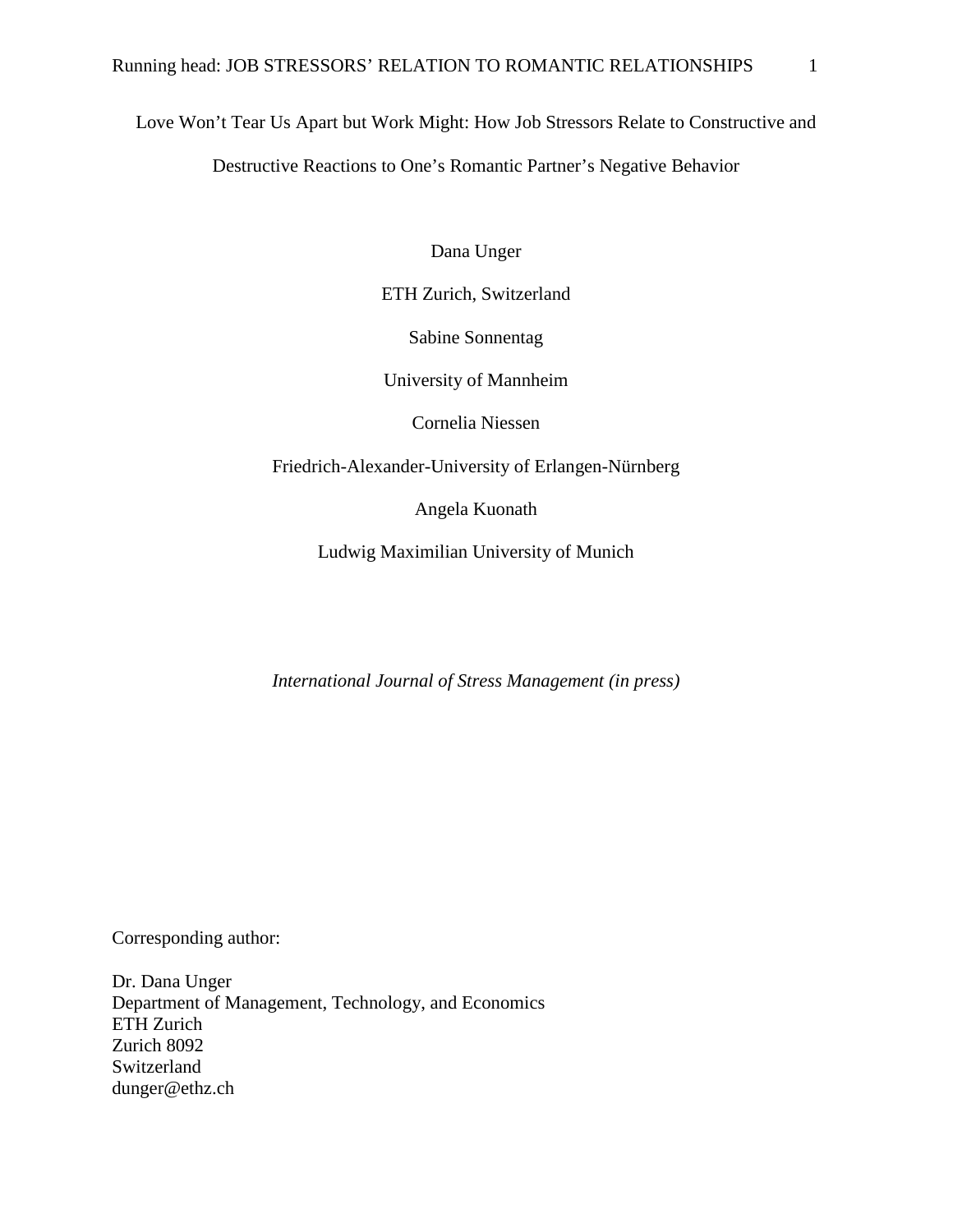## **Abstract**

This study investigates the associations between job stressors and accommodation (i.e., constructive and non-destructive reactions to negative behavior) in romantic relationships. We propose that situational constraints and workload negatively relate to self-regulatory resources that, in turn, are associated positively with constructive reactions and negatively with destructive reactions. To test our hypotheses, we surveyed 238 employees with online questionnaires twice on one workday. In general, results showed that job stressors were negatively associated with self-regulatory resources that, in turn, were associated with accommodation. In particular, situational constraints, but not workload, negatively related to self-regulatory resources. Selfregulatory resources were negatively associated with destructive reactions, but unrelated to constructive reactions. Self-regulatory resources mediated the indirect effect of job stressors on destructive reactions assessed with a scenario method. We discuss the importance of replenishing self-regulatory resources and suggest ways how to do so.

*Keywords:* job stressors, self-regulatory resources, accommodation, constructive and destructive reactions, negative partner behavior, work–life interface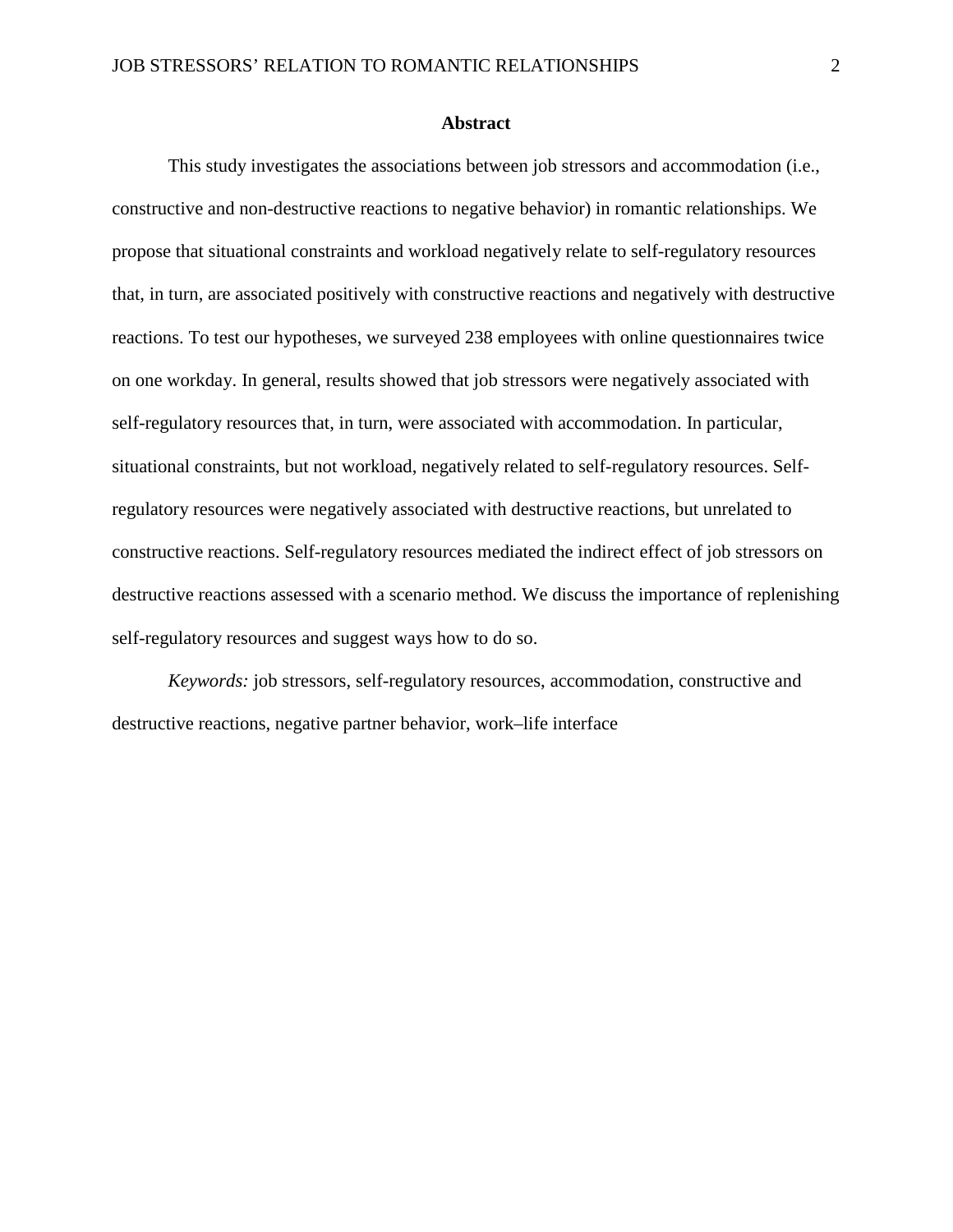## **Introduction**

After a demanding day at work, there should be nothing as sweet as home, especially when a caring and loving partner is waiting for you. At home you can unwind from work, recover from job stressors (Sonnentag  $&$  Fritz, 2007), and enjoy the emotional and instrumental support of your romantic partner [\(cf. King, Mattimore, King, & Adams, 1995\)](#page-30-0). But imagine what happens when your partner meets you with anger and annoyance instead of comfort and care. After experiencing stress at work, will you still accommodate—that means, respond constructively and non-destructively—to the negative behavior of your partner [\(Rusbult, Verette,](#page-32-0)  [Whitney, Slovik, & Lipkus, 1991\)](#page-32-0)? Reacting constructively and non-destructively to negative spousal behavior is not merely a nice response pattern; it prevents romantic couples from ending up in a conflict spiral, and it is beneficial for relationship survival [\(Gottman, 1998\)](#page-28-0). Thus, accommodation in romantic relationships is crucial for accomplishing one of the most important relationship goals; namely, the maintenance of the relationship [\(cf. Parsons, 1951\)](#page-31-0). Our study examines whether one romantic partner's job stressors negatively relate to his or her own constructive and non-destructive reactions to the other partner's negative behavior. We propose that job stressors deplete the finite stock of self-regulatory resources and thus jeopardize spousal accommodation at home. Self-regulatory resources are "an inner energy or strength" [\(Converse](#page-26-0)  [& DeShon, 2009, p. 1318\)](#page-26-0) which a person uses to exert control over the self and to "change the way [it…] would otherwise think, feel, or behave" [\(Muraven & Baumeister, 2000, p. 247\)](#page-30-1).

The goal of our study was to test whether self-regulatory resources mediate the negative effects of job stressors (i.e., situational constraints and workload) on accommodation (i.e., constructive and non-destructive reactions to the negative behavior of one's partner) within romantic relationships. We contribute to existing research in two important ways. First, we aim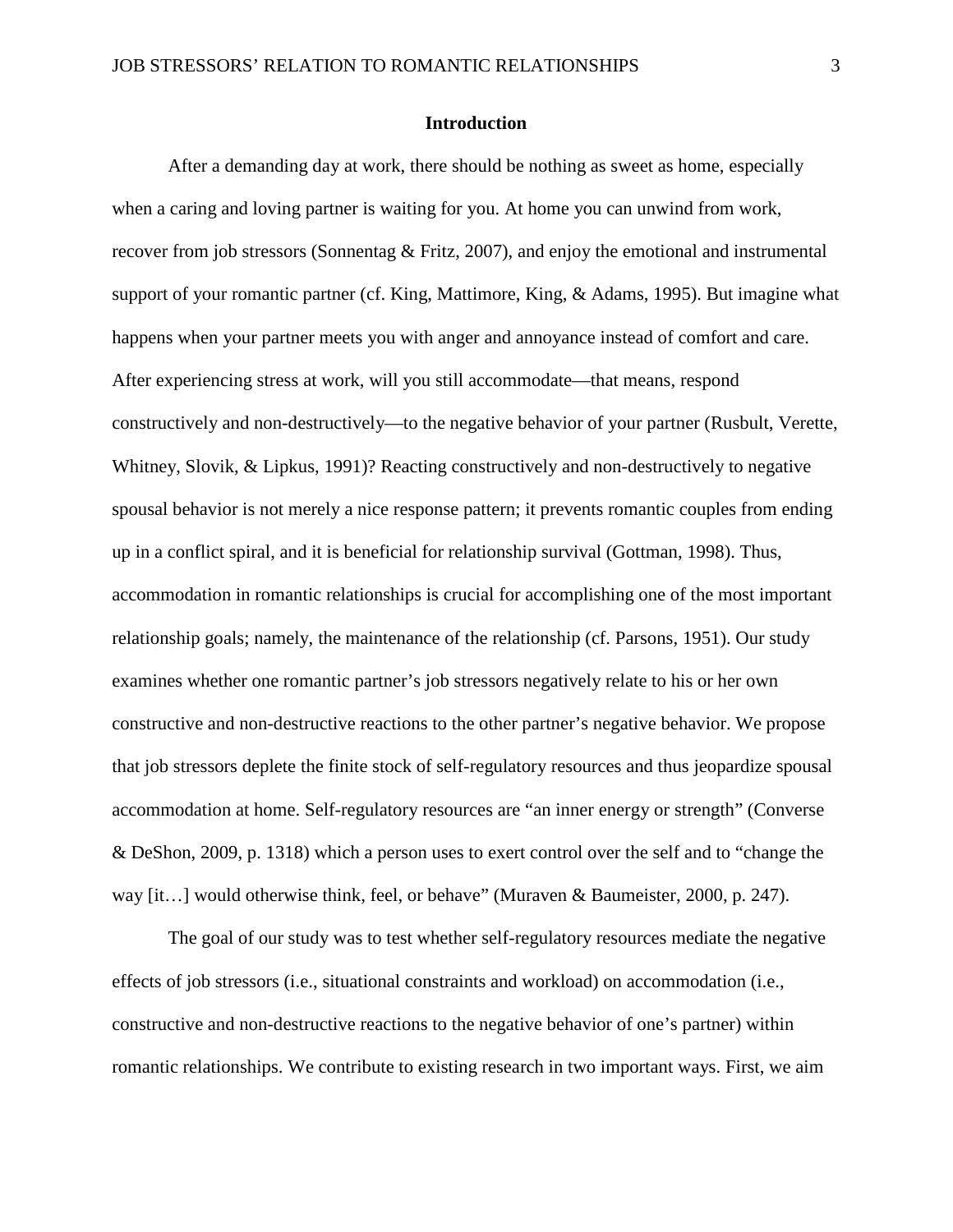to investigate the association between job stressors and accommodation in romantic relationships [\(Rusbult et al., 1991\)](#page-32-0). To the best of our knowledge, previous research has not shed light on this association. There are several studies that have looked into job stressors and their link to negative behavior in private life (e.g., [Bakker, Demerouti, & Dollard, 2008;](#page-25-0) [Hoobler & Brass, 2006;](#page-29-0) [Restubog, Scott, & Zagenczyk, 2011\)](#page-31-1), but these studies rarely have looked at one partner's *reaction* to the other partner's behavior. Constructive and non-destructive reactions, however, are crucial for maintaining a healthy relationship [\(Gottman, 1998\)](#page-28-0). Moreover, it is conceivable that escalating arguments at home might have a negative impact on the jobs of both partners because experiences in the home domain tend to spill over to the work domain [\(Edwards & Rothbard,](#page-27-0)  [2000\)](#page-27-0). Therefore, it is important to better understand the relationship between stressors on the job and accommodation behavior at home. We adopt the ego-depletion framework [\(Muraven &](#page-30-1)  [Baumeister, 2000\)](#page-30-1) and propose a process model with depleted self-regulatory resources as the mediator between job stressors and accommodation. Knowing the mediators of the association between job stressors and accommodation helps to identify potential interventions that can attenuate negative effects [\(Muller, Judd, & Yzerbyt, 2005\)](#page-30-2). Second, we aim to further reconcile research on the work–life interface and self-regulation by explicitly addressing the ego-depletion process [\(cf. Hagger, Wood, Stiff, & Chatzisarantis, 2010\)](#page-29-1). The integration of these two literatures is a fruitful endeavor because self-regulation is highly relevant within all life domains [\(cf. Carver & Scheier, 1990\)](#page-26-1) and, thus, also for the interface of work and private life. In this study, we propose that dealing with job stressors draws on employees' self-regulatory resources that, in turn, make them unavailable when responding to negative partner behavior. As a consequence, the reactions to negative partner behavior are less constructive and more destructive. Accordingly, we propose a mediation model, which is depicted in Figure 1.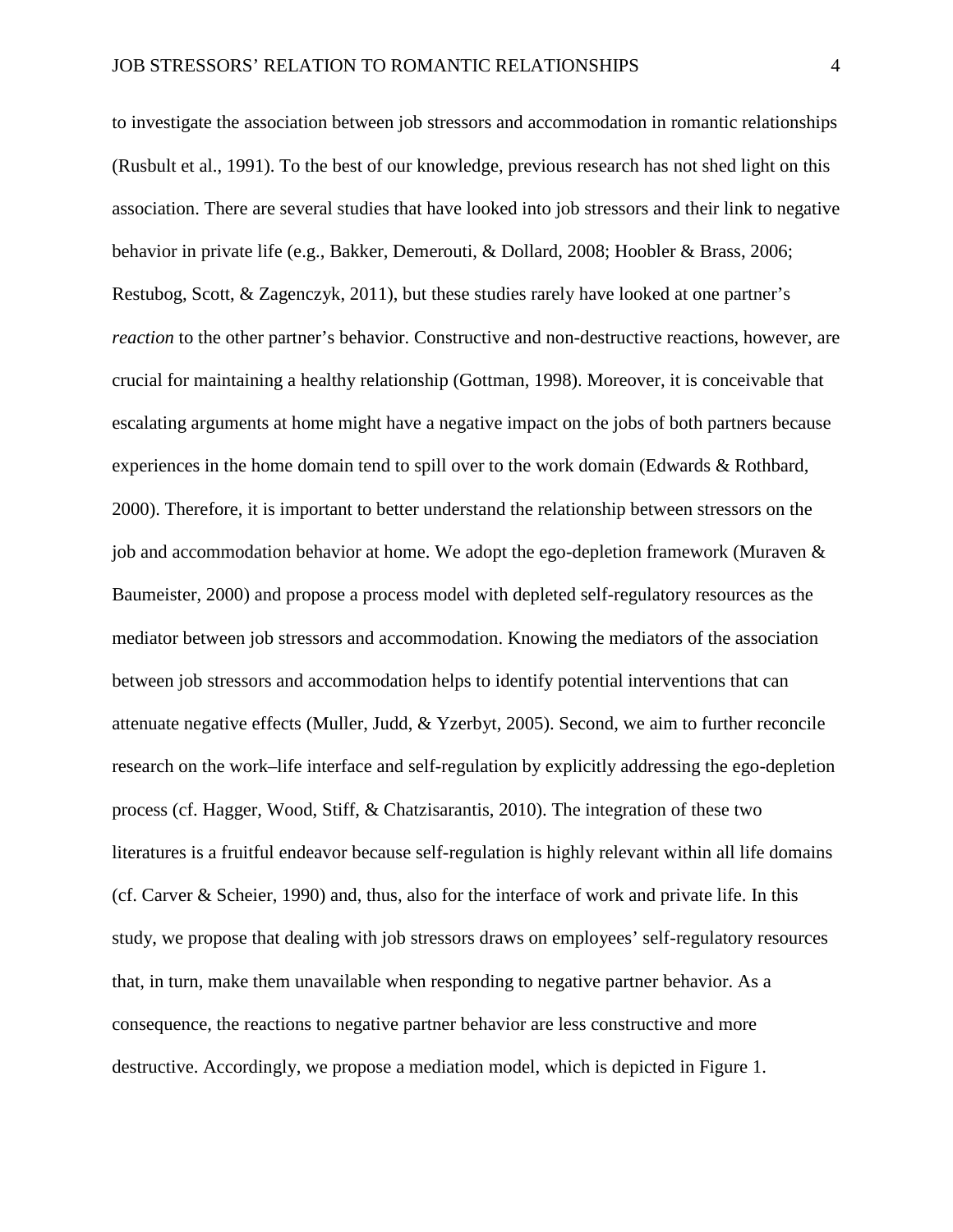## **How Job Stressors Deplete Self-Regulatory Resources**

Job stressors are associated with strain and loss of resources in general [\(Hobfoll, 2001\)](#page-29-2), and with a reduction in self-regulatory resources in particular [\(Diestel & Schmidt, 2009\)](#page-27-1). Selfregulatory resources are needed to exert self-control (Muravan & Baumeister, 2000). Accordingly, when using self-regulatory resources, people can suppress inner tendencies and pursue long-term goals instead (e.g., refrain from eating a tempting cake). Self-regulatory resources and acts of self-control are highly related but distinct concepts. Like a muscle, selfregulatory resources become depleted when they are used [\(Muraven & Baumeister, 2000\)](#page-30-1). Consequently, individuals may lack self-regulatory resources when they face continual selfregulatory demands—regardless of the origin of these demands (e.g., work, romantic relationship). To replenish depleted self-regulatory resources and to undo this process of egodepletion, individuals have to rest and refrain from over-riding their reflex-like reactions. When facing strain-evoking job stressors [\(Kahn & Byosiere, 1992\)](#page-29-3), employees exert self-regulatory resources in order to meet work-related goals despite these adverse conditions and other competing goals [\(cf. Muraven & Baumeister, 2000\)](#page-30-1).

We investigate the effect of (a) situational constraints and (b) workload on self-regulatory resources. In choosing these two job stressors, we follow earlier research [\(Jex, 1998;](#page-29-4) [Sonnentag,](#page-33-1)  [Mojza, Demerouti, & Bakker, 2012\)](#page-33-1) that has identified situational constraints and workload as prototypically stressful experiences at work.

Situational constraints are regulation obstacles that hinder goal accomplishment at work [\(Peters & O'Connor, 1980\)](#page-31-2). Operating with outdated information and insufficient tools are two examples of situational constraints. Being pulled away from task completion by obstacles draws on self-regulatory resources. For instance, Freeman and Muraven [\(2010\)](#page-28-1) found that task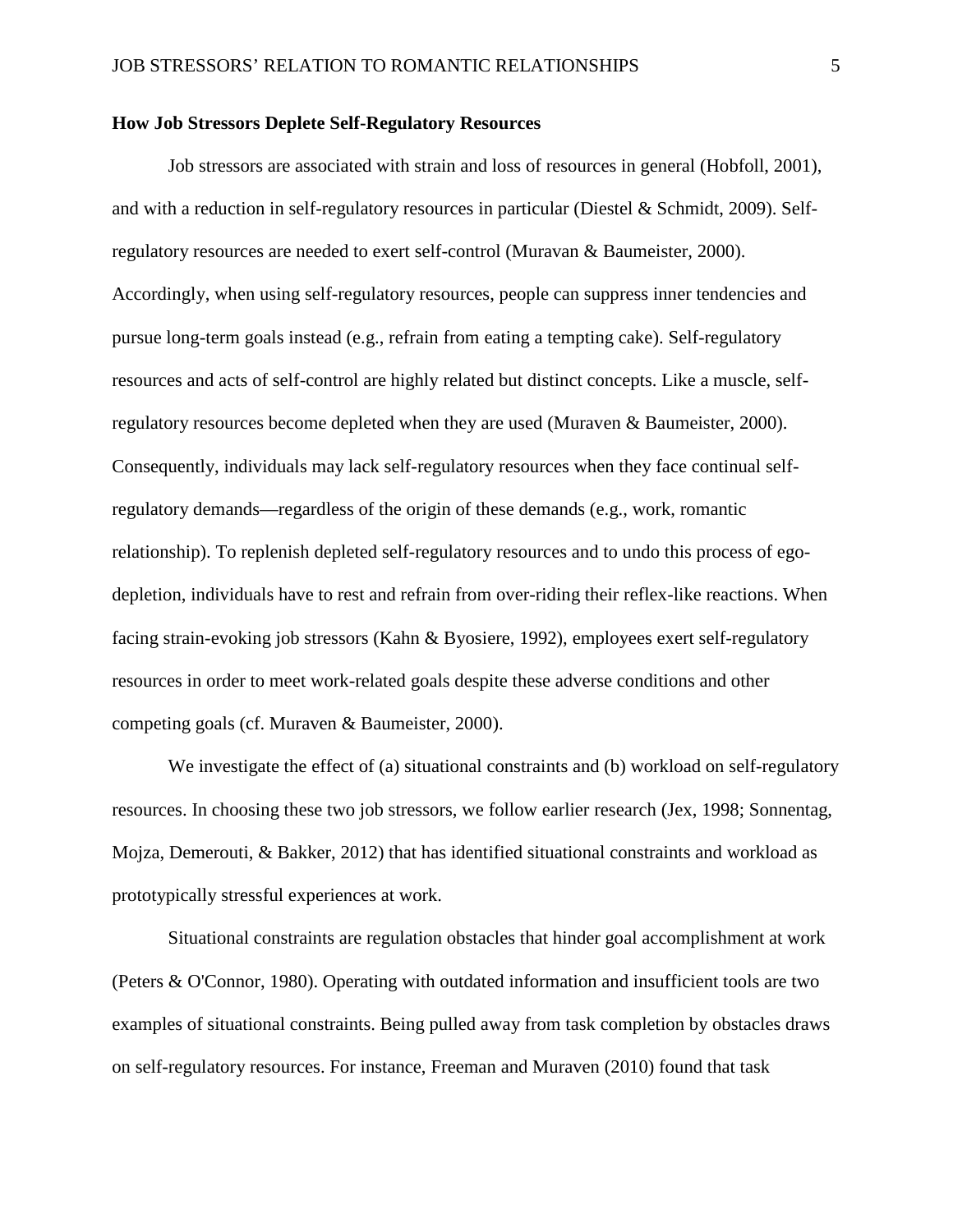interruptions were associated with lower subsequent self-control—an indicator of depleted selfregulatory resources. Furthermore, employees who work with inadequate material are more likely to be frustrated and, thus, depend on their self-regulatory resources to be persistent during the goal pursuit (Muraven, Tice, & Baumeister, 1998). Consequently, self-regulatory resources become depleted when employees have to deal with situational constraints.

Workload refers to "the sheer volume of work required of an employee" [\(Spector & Jex,](#page-33-2)  [1998, p. 358\)](#page-33-2).When employees react to high workload demands with the expenditure of extra effort, they have aversive experiences [\(cf. Kahneman, 1973\)](#page-29-5). Consequently, they have to overcome inner resistances and invest their self-regulatory resources when they are not willing to lower their goal standards [\(Muraven, Tice, & Baumeister, 1998\)](#page-31-3). Furthermore, workload is related to the need to suppress one's impulses to withdraw from the situation and the need to ignore distractors (for instance, chatting with colleagues or watching Internet videos at work; [Diestel & Schmidt, 2009;](#page-27-1) [Schmeichel, 2007\)](#page-32-1). Both suppressing one's impulses and ignoring distractors depletes self-regulatory resources [\(Schmidt & Neubach, 2009\)](#page-32-2).

To sum up, our first hypothesis reads:

H1: (a) Situational constraints and (b) workload are negatively associated with selfregulatory resources.

### **How Accommodation Draws on Self-regulatory Resources**

Like work, the home domain also draws on employees' self-regulatory resources because things do not always go as they should and, consequently, employees might find that their romantic partner behaves negatively at least once in a while [\(Vinokur & Van Ryn, 1993\)](#page-34-0). For example, a romantic partner might be rude or might act in a thoughtless way. In such a situation, only "a pro-relationship response […] can preempt the vicious cycle of negative reciprocity that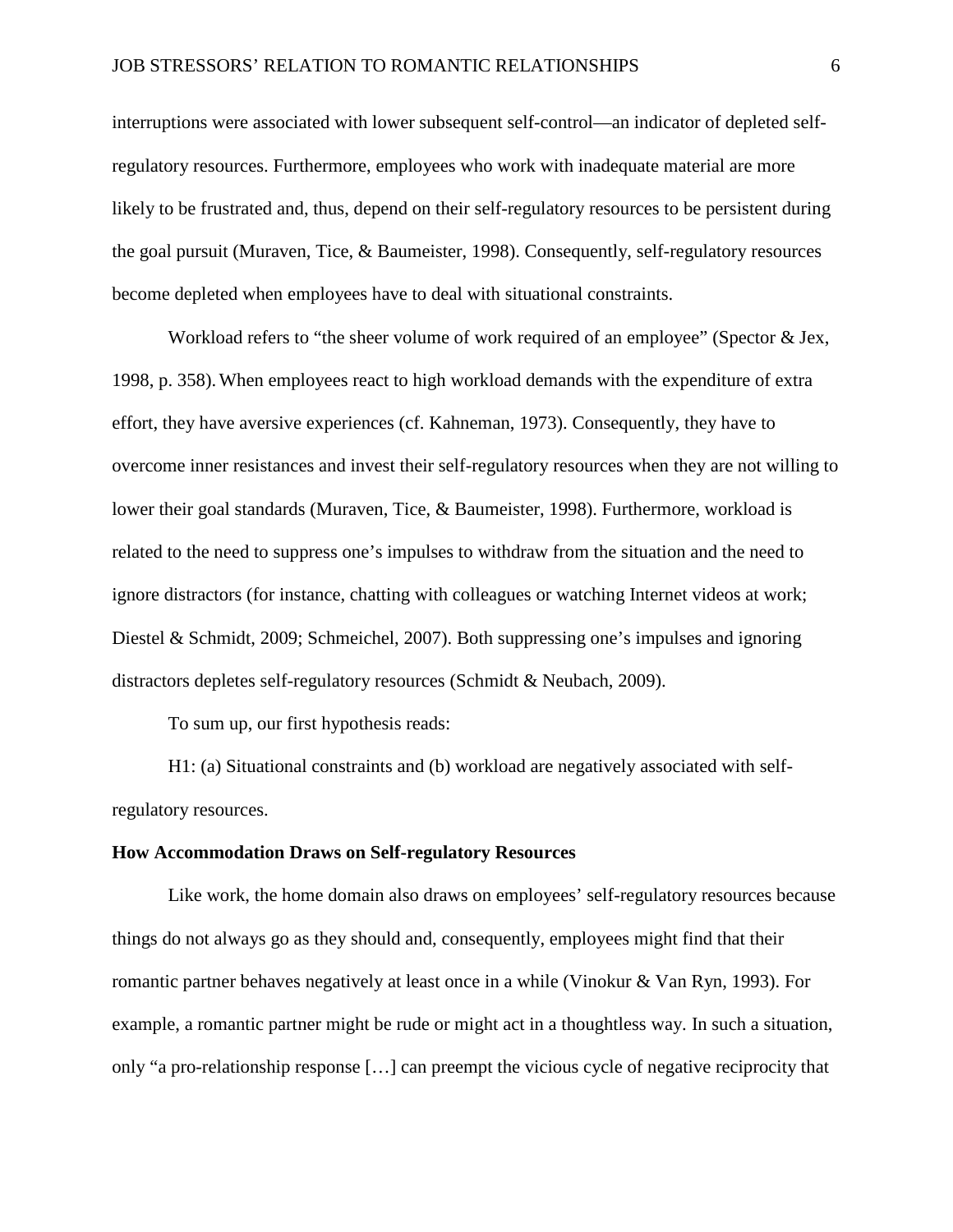is characteristic of distressed relationships" [\(Finkel & Campbell, 2001, pp. 263-264\)](#page-28-2). In particular, accommodative behaviors (i.e., highly constructive and minimal destructive responses to a partner's negative behavior) prevent relationship conflicts from escalating. Because bad experiences have more impact than good ones [\(Baumeister, Bratslavsky, Finkenauer, & Vohs,](#page-25-1)  [2001, p. 323\)](#page-25-1), escalating relationship conflicts may harm relationship quality substantially. Thus, accommodation at home in order to avoid conflict escalation is crucial for maintaining romantic relationships (cf. [Gottman, 1998;](#page-28-0) [Rusbult, Bissonnette, Arriaga, & Cox, 1998\)](#page-31-4).

The accommodation process occurs in three steps. First, individuals appraise their partner's negative behavior. For those who are able to change the appraisal of their partner's negative behavior in the first place, constructive and non-destructive reactions are facilitated. For instance, with respect to their partner's laziness, employees could appraise it differently and not regard it as an offense. Changing one's thoughts and using different appraisals are by no means without cost: They deplete self-regulatory resources [\(Muraven & Baumeister, 2000\)](#page-30-1). Second, individuals suppress negative impulses when accommodating. These more or less strong, negative impulses are very likely due to the widespread preference for reciprocity [\(Cropanzano](#page-27-2)  [& Mitchell, 2005\)](#page-27-2). Third, individuals show behaviors that are more constructive and less destructive than the initially intended reaction that has been suppressed.

Whereas constructive reactions are defined as active attempts "to improve conditions," destructive reactions refer to actions that aim at "destroying the relationship" [\(Rusbult et al.,](#page-32-0)  [1991, p. 53\)](#page-32-0). Examples of constructive reactions include discussing the situation with one's partner or trying to resolve the problem; examples of destructive reactions include yelling back at the partner or threatening to leave the relationship. Finkel and Campbell [\(2001\)](#page-28-2) postulate that motivational as well as ability factors bring reactions to negative partner behavior in line with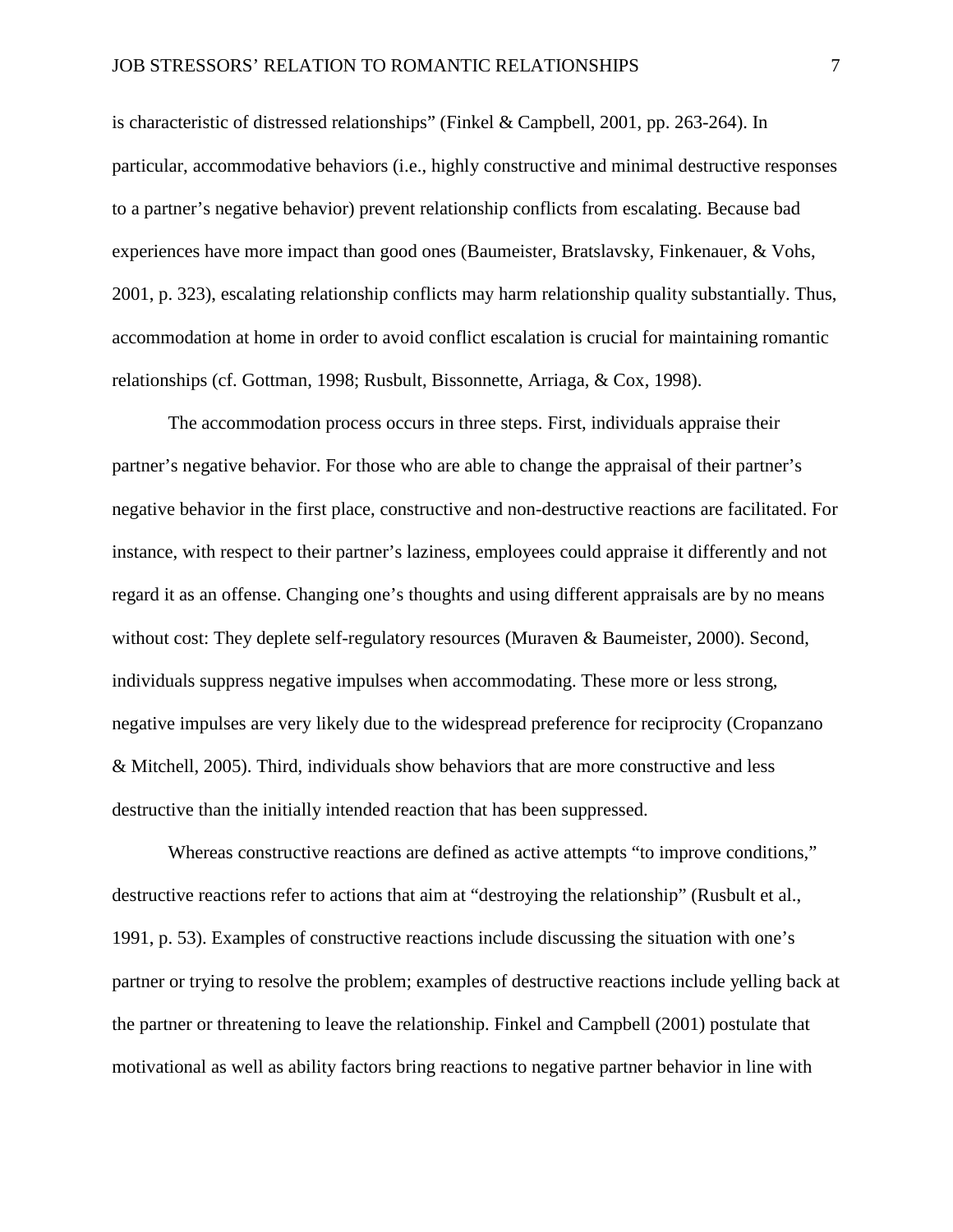long-term relationship goals. Specifically, partners need to control themselves when transforming automatic impulses into more constructive and less destructive reactions. While performing this transformation, self-regulatory resources become further depleted. In line with this idea, an experiment has shown that suppressing one's emotions when watching a movie, in contrast to letting emotions flow honestly, resulted in less constructive reactions to hypothetical negative partner behavior afterwards [\(Finkel & Campbell, 2001\)](#page-28-2). Changing the appraisal of one's partner's behavior and refraining from reflex-like impulses in order to bring one's behavior in line with long-term goals requires self-regulatory resources [\(cf. Mischel, 1996\)](#page-30-3). Therefore, we propose in our second hypothesis that accommodation should be hindered when self-regulatory resources are depleted:

H2: Self-regulatory resources are (a) positively associated with constructive reactions and (b) negatively associated with destructive reactions.

In sum, after employees experience job stressors, they will struggle more with accommodation because dealing with both job stressors and the negative behavior of one's partner draws on the same finite stock of self-regulatory resources. Thus, we propose indirect effects of job stressors on constructive and destructive reactions via self-regulatory resources:

H3: Self-regulatory resources mediate the negative associations between (a) situational constraints and (b) workload on the one hand, and constructive reactions on the other hand.

H4: Self-regulatory resources mediate the positive associations between (a) situational constraints and (b) workload on the one hand, and destructive reactions on the other hand.

## **Method**

### **Procedure and Sample**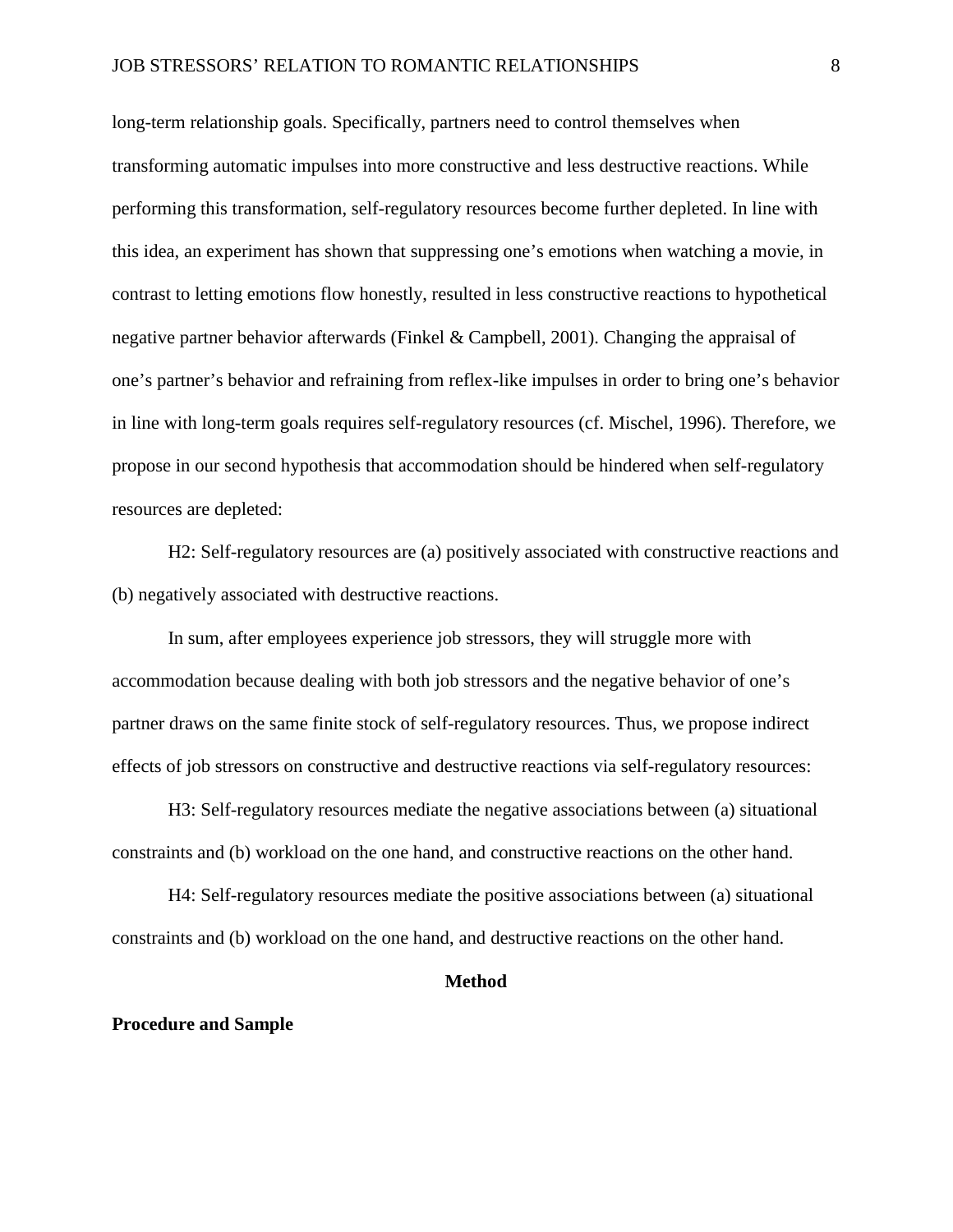We tested our hypotheses with a sample of employees working in a broad range of occupations. Our sample was approached by Respondi AG. This is an online panel provider that operates in 10 European countries and offers bonus points that the respondents can use to purchase goods [\(see also Selenko, Batinic, & Paul, 2011\)](#page-32-3). The online panel provider constantly monitors the integrity of its members [\(Stiglbauer & Batinic, 2012\)](#page-34-1) and has strong quality management. Respondi AG is ISO 26362 certified, meaning it was awarded a certificate for being a quality online sampling provider because they, for instance, randomly draw samples from the panel and they exclude cheating participants with inconsistent answers across the surveys.

Our study participants had to answer two questionnaires in total. In line with the approach taken by Christian and Ellis [\(2011\)](#page-26-2) who studied self-control processes within one day, we asked our study participants to answer two questionnaires on a regular working day: a first online questionnaire directly after work (Time 1) and a second some hours later in the evening (Time 2), with an average time lag of 249 minutes  $(SD = 112$  minutes). At Time 1, we requested the respondents to have worked for at least six hours on that particular day. This condition was met by 804 persons, of which 767 respondents (i.e., 95.5%) finished the first questionnaire. At Time 2, 415 persons (i.e., 51.7% of the initial sample) responded to the second questionnaire. To be included in the final sample, our respondents had to meet two additional requirements. First, it was necessary that they had spent at least 10 minutes with their romantic partner<sup>1</sup> in the evening. Second, they had to provide correct answers to six comprehension questions. We imposed this requirement to identify any careless responses [\(ref. Meade & Craig, 2012\)](#page-30-4). In sum, 238 persons (i.e., 29.6% of the initial sample) met all requirements. Respondents in the final sample and respondents whose data were dropped from analyses did not report different levels of situational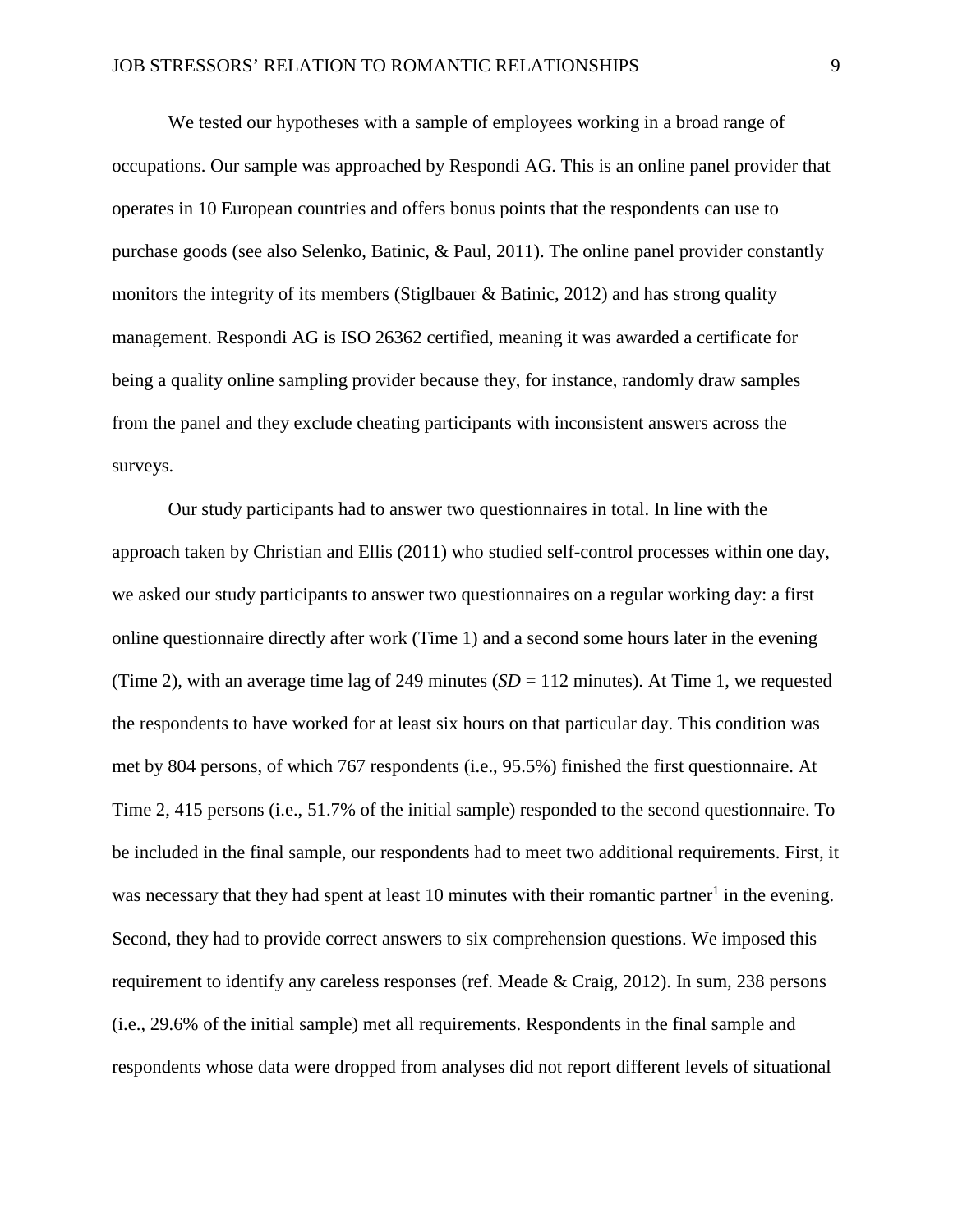constraints ( $t(801) = 1.47$ , *ns*,  $d = 0.10$ ), workload ( $t(799) = 1.06$ , *ns*,  $d = 0.08$ ), or self-regulatory resources  $(t(780) = 1.60, ns, d = 0.08)$ .

Mean age of our respondents (57.6% males) was  $40.85$  years (*SD* = 9.61). Among all respondents, 218 persons (i.e., 91.6%) worked as employees and 20 persons (i.e., 8.4%) were self-employed. In total, 107 respondents (i.e., 45.0%) held a managerial position. Mean working time was 8.39 hours  $(SD = 1.13)$ . Two-hundred-twenty-seven persons (i.e., 95.4%) co-habited with their partner and 147 respondents (i.e., 61.8%) were married. Mean relationship length in our sample was 13.15 years (*SD* = 10.09).

## **Measures**

All items were provided in German. In case there was no originally developed scale or validated scale translation in German, we applied the back-translation method by Brislin [\(1970\)](#page-26-3).

Job stressors and self-regulatory resources were measured at Time 1, with response scales ranging from  $1 = not$  *true at all* to  $5 = very$  *true*. We assessed the situational constraints participants experienced on the day of data collection with a four-item scale of Semmer's Instrument for Stress Oriented Job Analysis [\(1984; e.g., "Today, I had to work with outdated](#page-32-4)  [information"\)](#page-32-4). Cronbach's alpha was .73. We measured participants' day-specific workload by using Spector and Jex' five-item quantitative workload scale [\(1998\)](#page-33-2) and adapting the items to the particular day. An example item is "Today, there was a great deal to be done." Cronbach's alpha was .90. Participants' current level of self-regulatory resources was measured with the Brief Self-Control Scale [\(Bertrams & Dickhäuser, 2009;](#page-25-2) [Tangney, Baumeister, & Boone, 2004\)](#page-34-2). The original scale contains 13 items. We adapted the time frame of 10 items to the particular moment (e.g., "Now, people would say that I have iron self-discipline") and disregarded three items that could not be adapted in a meaningful way (e.g., "I say inappropriate things"). Cronbach's alpha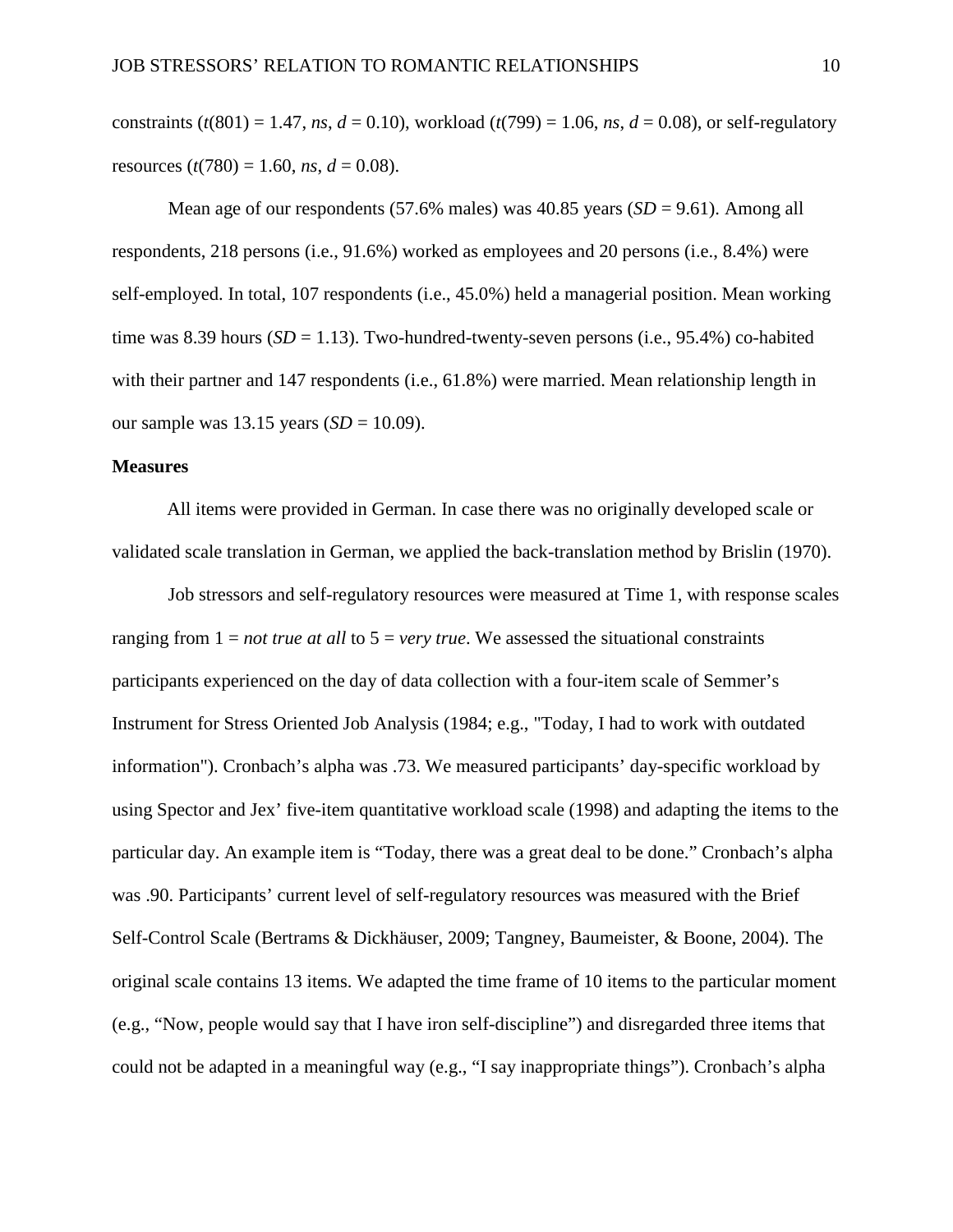of the measure was .76. These 10 items refer more to self-regulatory resources as a reservoir of assets to be used to override impulses than to self-control as an actual behavior.

To test whether the variables measured at Time 1 represent distinct constructs, we conducted confirmatory factor analyses (CFA). The results revealed that the measurement model with situational constraints, workload, and self-regulatory resources as three distinct factors ( $\chi^2$  = 289.86,  $df = 144$ , RMSEA = .07, CFI = .91) showed a better fit than the best two-factor solution  $(\Delta \chi^2 = 104.70, \Delta df = 1, p < .001)$  and the one-factor solution  $(\Delta \chi^2 = 379.86, \Delta df = 2, p < .001)$ .

At Time 2, we assessed constructive and destructive reactions to negative partner behavior. To account for a presumably low base rate of negative partner behavior, respondents had to report constructive and destructive reactions in two different ways—an approach that helped us to test our hypotheses with two different methods. First, to measure actual constructive and destructive reactions, we asked respondents at Time 2 to fill in whether their romantic partner had behaved in a negative way during the particular evening [\(Rusbult et al.,](#page-32-0) 1991). In total, 82 participants reported that their partner showed at least one of the following behaviors: doing something thoughtless, saying something mean, behaving in an unpleasant manner, or being rude. We measured the actual constructive and destructive reactions to these behaviors with an adapted three-item voice measure and an adapted three-item exit measure of the Rusbult et al.'s [\(1991\)](#page-32-0) accommodation scale. An example item of constructive voice measure is "When my partner did something thoughtless, I talked to my partner about what's going on, trying to work out a solution." An example item of a destructive exit measure is "When my partner was rude, I did things to drive my partner away." The response scales for these actual constructive and destructive reactions to negative partner behavior ranged from 1 = *not true at all* to 5 = *very true.* We computed a mean score of the constructive reactions to the different types of negative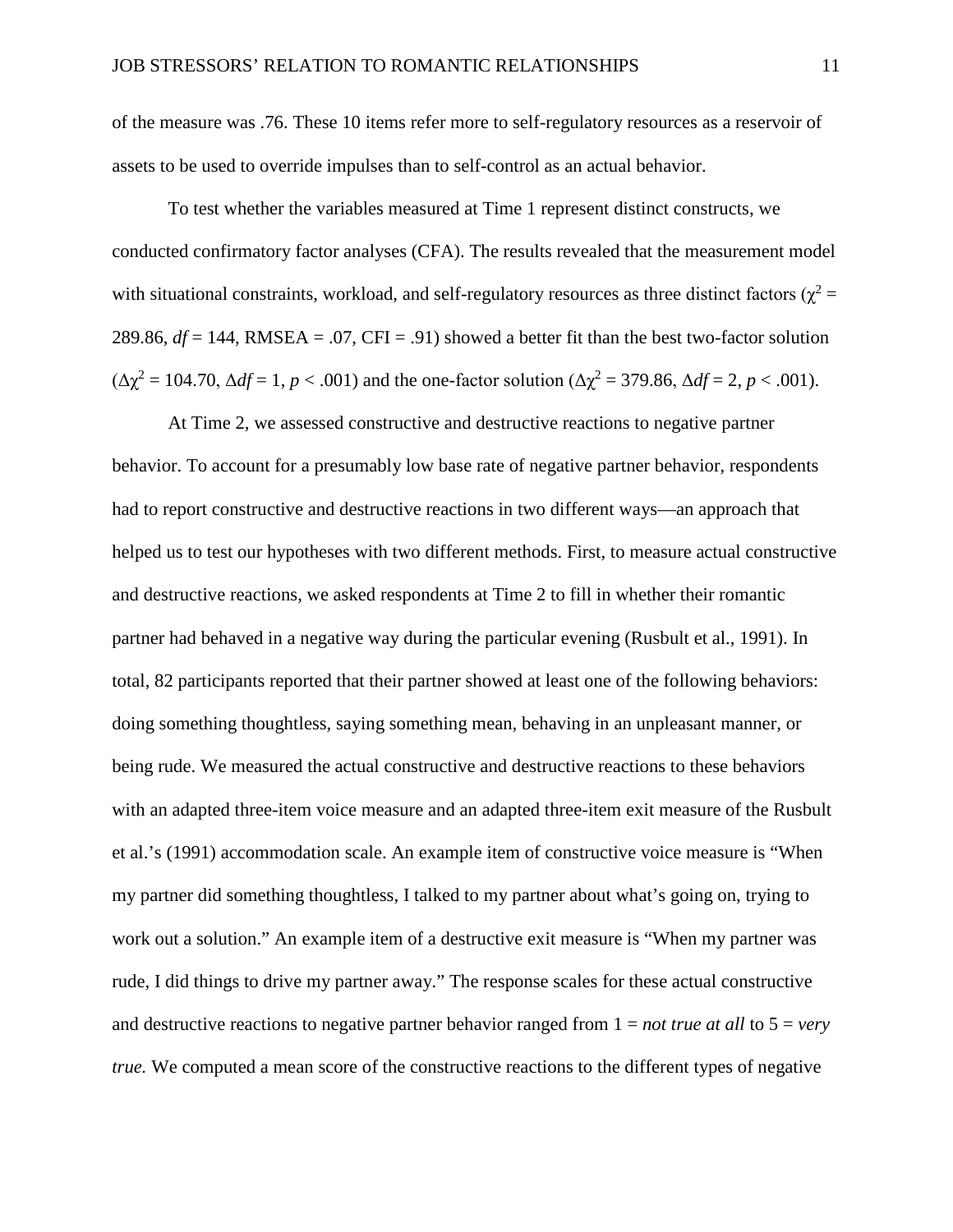partner behaviors because the inter-correlations between the reactions ranged from .67 to .87. Similarly, we computed a mean score of the destructive reactions (the inter-correlations between the reactions ranged from .76 to .89).

Second, we measured hypothetical constructive and destructive reactions of all 238 respondents; specifically, we asked about the most likely response to negative partner behavior described in three scenarios [\(see Appendix; Arriaga & Rusbult, 1998\)](#page-25-3). We chose these relatively extreme, but still realistic scenarios to ensure that our respondents would appraise the partner's behavior as negative. We instructed the respondents to imagine the scenarios vividly and report how they would react in the given situation if their partner behaved in the described way. Their hypothetical constructive and destructive reactions to the scenarios were assessed with the voiceand exit-measure of the accommodation scale [\(Rusbult et al., 1991\)](#page-32-0), each consisting of four items. Example items are "In this situation, I talk to my partner about what's going on, trying to work out a solution" and "In this situation, I do things to drive my partner away" respectively. Again, we treated the reactions in three scenarios as items and computed mean scores of the constructive reactions as well as the destructive reactions over all scenarios. The reliabilities of both scales were satisfactory ( $\alpha$ hypothetical constructive reactions = .84;  $\alpha$ hypothetical destructive reactions = .94). The response scales for hypothetical accommodation ranged from 1 = *not true at all* to 5 = *very true.* A CFA on the hypothetical reactions at Time 2 showed that the two-factor solution with constructive and destructive reactions as two distinct factors ( $\chi^2 = 34.33$ ,  $df = 8$ , RMSEA = .12, CFI = .96) outperformed the one-factor solution ( $\Delta \chi^2 = 170.28$ ,  $\Delta df = 1$ ,  $p < .001$ ). Thus, confirmatory factor analyses revealed constructive and destructive reactions to negative partner behavior to be not just two ends of one continuum, but rather distinct constructs.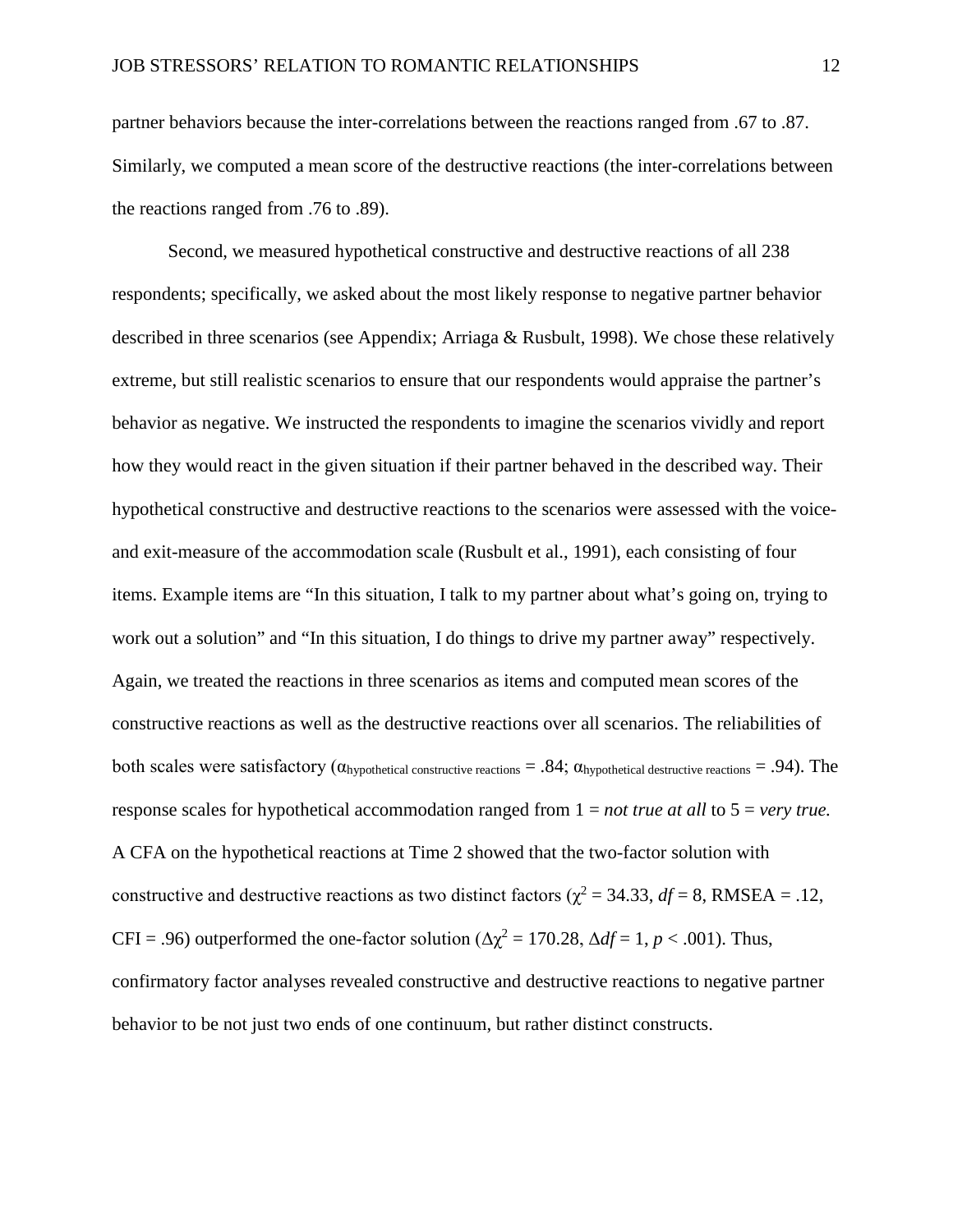We assessed age, gender, job control, and working time as *control variables* when predicting self-regulatory resources. Because individuals' self-control might develop with age [\(Muraven & Baumeister, 2000\)](#page-30-1), a positive association between age and self-regulatory resources is conceivable. Furthermore, the society ascribes impulsiveness and emotionality (i.e., low selfregulatory resources) to women [\(Parsons & Bales, 1955\)](#page-31-5), which might prompt women to correspond according to the stereotype [\(Eagley, 1987\)](#page-27-3) and show less self-regulation. Moreover, employees with high job control (i.e., a job resource) can decide how to do their job according to their personal preferences. Therefore, it is conceivable that employees with high job control spend less self-regulatory resources during work than do others. We asked respondents to indicate their job control on that particular day with the adapted self-determination scale [\(Spreitzer, 1995; e.g., "Today, I had significant autonomy in determining how I do my job"\)](#page-33-3). The response scale ranged from 1 = *not true at all* to 5 = *very true*. Cronbach's alpha of the threeitem scale was .93. We controlled for working time because the "model of personal–relational equilibrium" by Kumashiro et al. [\(2008, p. 95\)](#page-30-5) posits that the longer people invest resources in one life domain (e.g., spent time at work), the more they are inclined to invest resources in another life domain (e.g., spent time with one's partner). Thus, long work hours might deplete one's self-regulatory resource because the impulse to do something else needs to be suppressed.

In the prediction of constructive and destructive reactions, we controlled for age, gender, length of relationship, relationship commitment, and negative affect. Carstensen, Fung, and Charles [\(2003\)](#page-26-4) argued that age is associated with a higher preference for maintaining positive affect and avoiding negative affect. Thus, to prevent a vicious circle of social conflicts, older people could react more constructively and less destructively to negative partner behavior. With respect to gender, stereotypes regard females as being less rational than are males, especially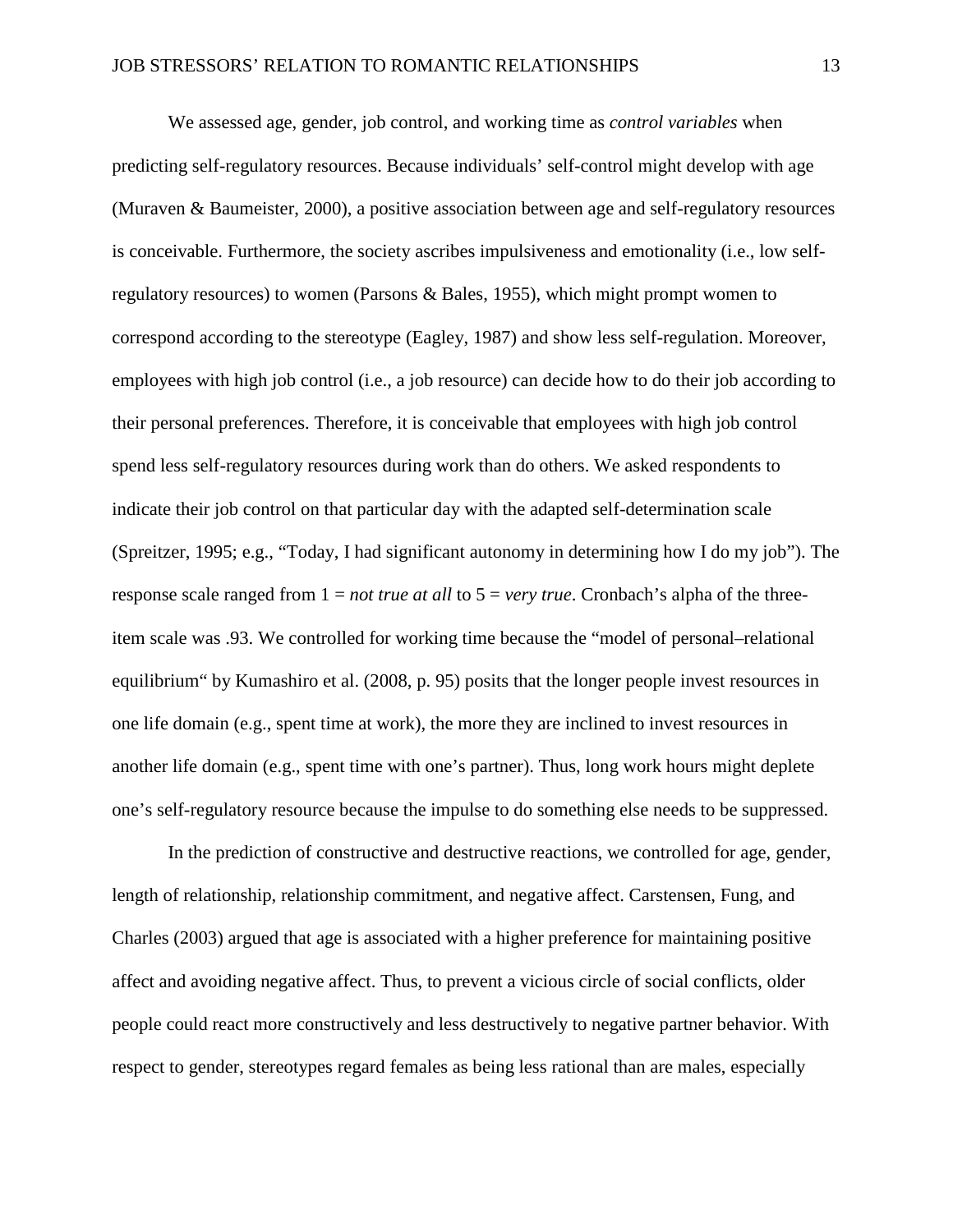during conflict situations [\(Parsons & Bales, 1955\)](#page-31-5). As described in the social role theory [\(Eagley, 1987\)](#page-27-3), men and women behave in a manner that fits their social role. Therefore, it could be that women react differently than men to negative partner behavior. Because couples engaging in accommodation are likely to outlive other couples, there might be a positive association between relationship length and constructive reactions on the one hand, and a negative association between relationship length and destructive reactions on the other hand. Furthermore, it is important to figure out whether self-regulatory resources predict accommodation over and above the affective resource relationship commitment because relationship commitment is a central motivational factor for accommodative behavior [\(Finkel &](#page-28-2)  [Campbell, 2001\)](#page-28-2). Accordingly, we assessed relationship commitment with a six-item measure by Stanley and Markman (1992;  $\alpha$  = .92). An example item is "I want to grow old with my partner." The response scale ranged from 1 = *not true at all* to 5 = *very true*. Finally, we controlled for negative affect to rule out the possibility that negative mood spillover [\(Eby, Maher, & Butts,](#page-27-4)  [2010;](#page-27-4) [Judge & Ilies, 2004\)](#page-29-6) causes the link between job stressors and accommodation. Other studies [\(Ferguson, 2012;](#page-27-5) [Restubog et al., 2011\)](#page-31-1) have already shown negative emotional states to mediate the effect of job stressors on undermining social interaction at home. We measured negative affect with negative-affect items from the PANAS [\(Krohne, Egloff, Kohlmann, &](#page-30-6)  [Tausch, 1996;](#page-30-6) [Watson, Clark, & Tellegen, 1988\)](#page-34-3). In order not to overburden our respondents with a long survey, we used a subset of six items [\(Sonnentag, Binnewies, & Mojza, 2008\)](#page-33-5). We validated this six-item measure in another sample of 27 persons (74.1% female) with a mean age of 24.4 years  $(SD = 3.3)$  and found that it was highly correlated with the ten-item scale  $(r = .96)$ . The respondents reported how much they felt—for instance, "nervous"—on a scale ranging from  $1 = not at all to 5 = extremely. Cronbach's alpha of the 6-item scale was .87.$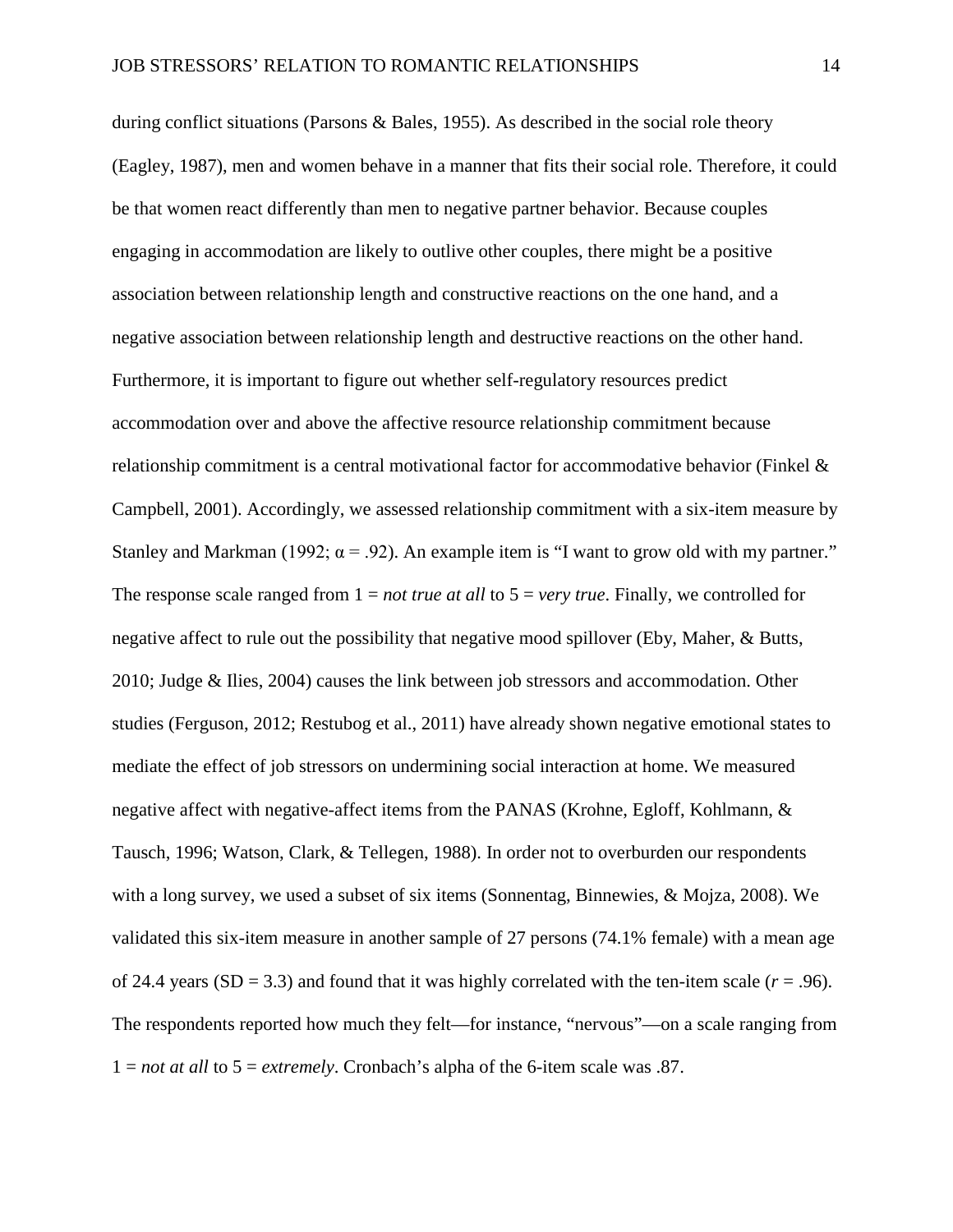### **Results**

Table 1 shows the means, standard deviations, and zero-order correlations of all study and control variables.

## INSERT TABLE 1 ABOUT HERE

------

------

We tested our hypotheses with ordinary least squares regression analyses. Hypotheses 1a and 1b proposed that situational constraints and workload are negatively related to selfregulatory resources. Entering the control variables age, gender, job control, and working time in Model 1 explained a significant proportion of the variance in self-regulatory resources (see Table 2).

## INSERT TABLE 2 ABOUT HERE

------

------

In Model 2, we entered the predictors situational constraints and workload, which improved the prediction of self-regulatory resources. Situational constraints were negatively associated with self-regulatory resources over and above, for instance, the resource job control, whereas workload did not relate to self-regulatory resources. Thus, data supported Hypothesis 1a, but not Hypothesis 1b. The results did not change when considering the predictors situational constraints and workload in two separate regression analyses.

## INSERT TABLE 3 ABOUT HERE

------

------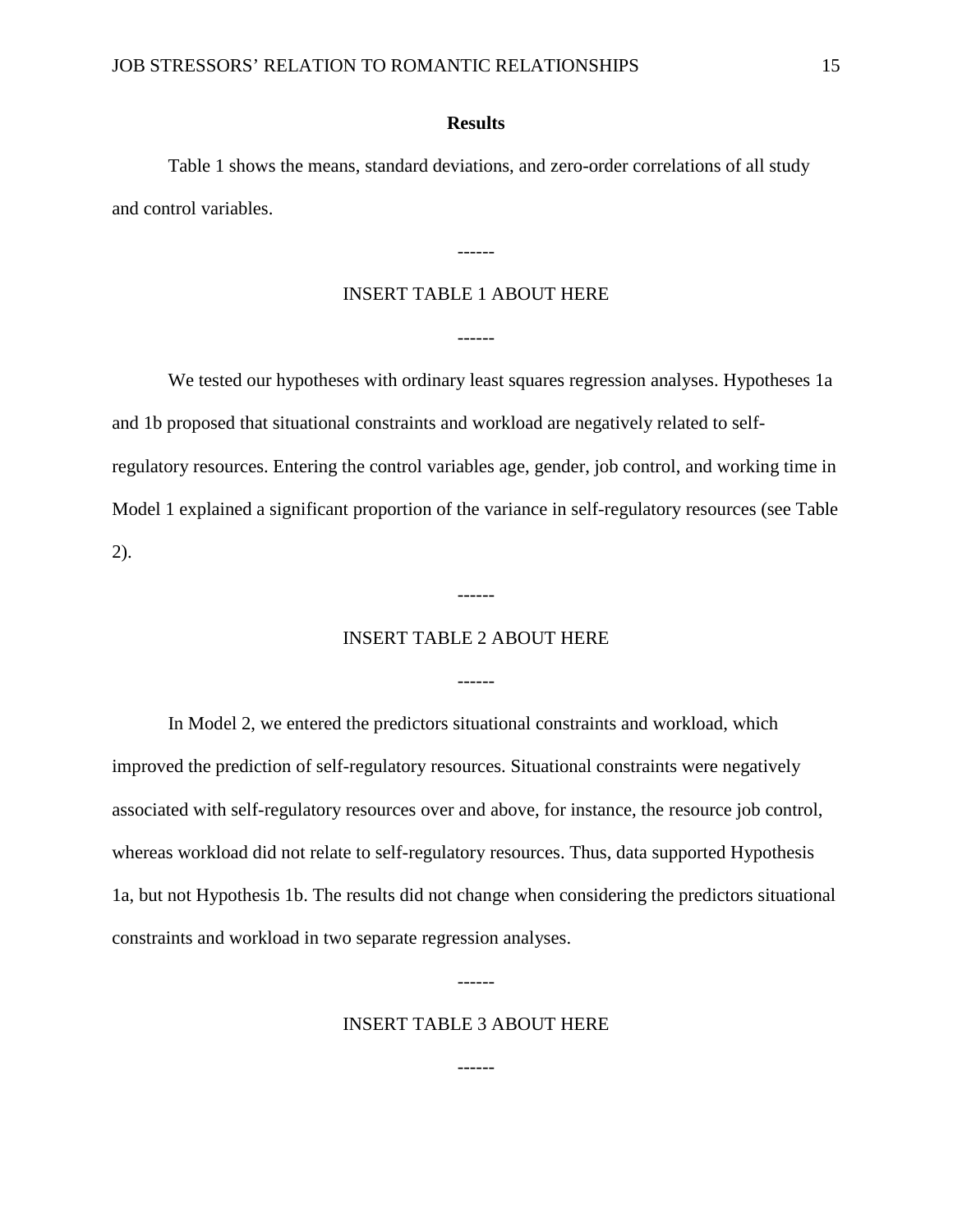Hypothesis 2a stated that self-regulatory resources and constructive reactions are positively associated with each other (see Table 3). Model 1, which included the control variables age, gender, relationship length, relationship commitment, and negative affect, did not explain variance in *actual* constructive reactions. Control variables entered in Model 1 explained variance of *hypothetical* constructive reactions. Specifically, the affective resource relationship commitment was positively associated, and negative affect was negatively associated with constructive reactions. Entering self-regulatory resources as a core predictor variable in Model 2 did not significantly explain more variance in constructive reactions, neither for the actual nor for the hypothetical measure. Thus, there is no support for Hypothesis 2a.

In Hypothesis 2b, we proposed that self-regulatory resources are negatively related to destructive reactions (see Table 3). Model 1, with the control variables age, gender, length of relationship, and the resource relationship commitment, explained a significant proportion of variance in *actual* and *hypothetical* destructive behavior. So, being highly committed to one's relationship was negatively associated with both actual and hypothetical destructive reactions. Furthermore, females and participants with higher levels of negative affect indicated more hypothetical destructive reactions in the scenarios. Entering self-regulatory resources in Model 2 contributed significantly to the prediction of actual destructive reactions as well as of hypothetical destructive reactions. Self-regulatory resources negatively related to destructive reactions. In sum, Hypothesis 2b was supported.

Hypothesis 3a and 3b proposed that self-regulatory resources mediate the indirect effect of job stressors on constructive reactions. Bootstrapping analyses [\(cf. Hayes, 2013; see Table 4\)](#page-29-7) showed that the indirect effects of situational constraints and workload on both actual and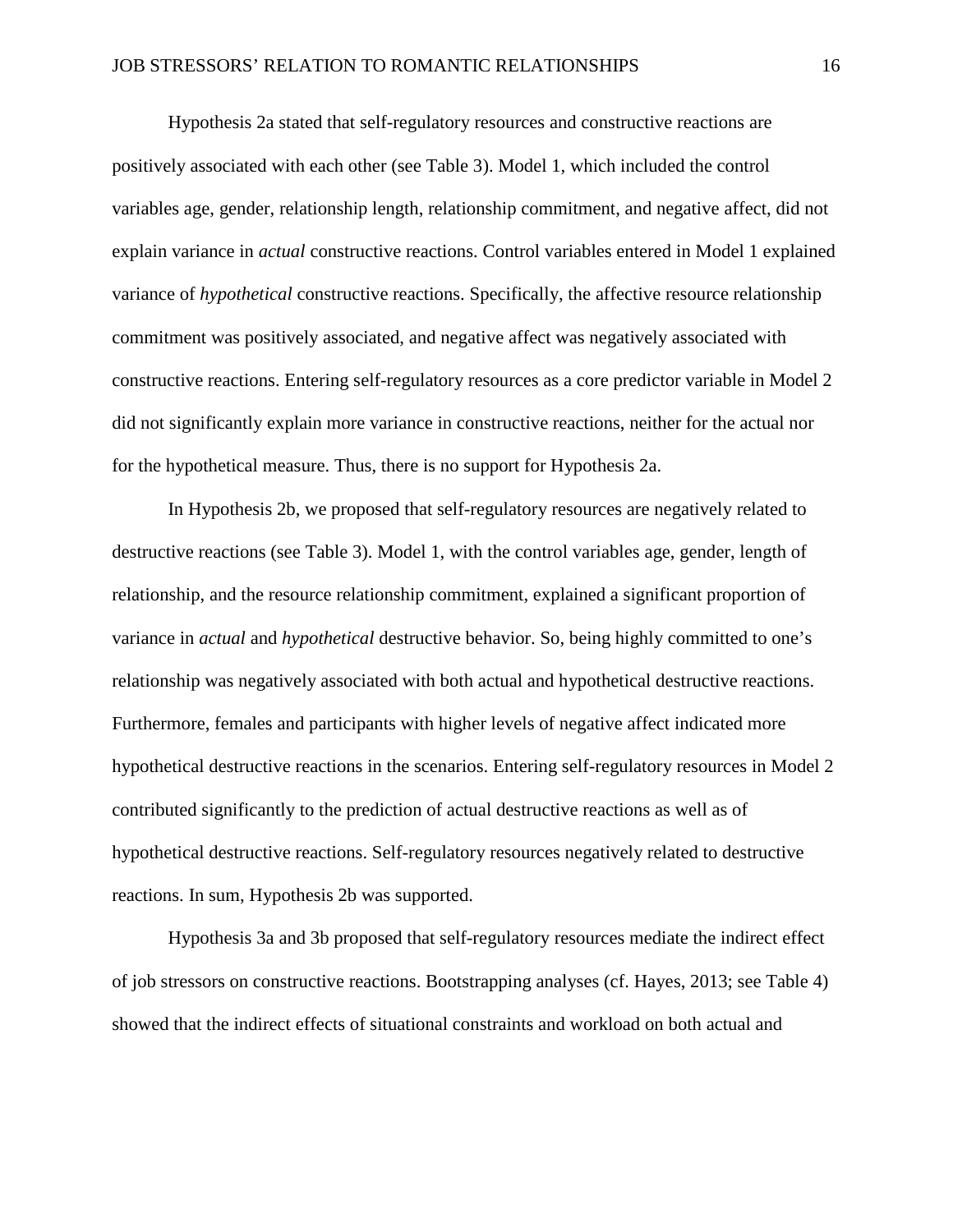hypothetical constructive reactions were not significant. In sum, there was no support for Hypothesis 3a and Hypothesis 3b.

## INSERT TABLE 4 ABOUT HERE

------

------

Hypotheses 4a and 4b proposed an indirect effect of the job stressors situational constraints and workload on destructive reactions via self-regulatory resources. Considering situational constraints, we found an indirect effect on destructive reactions in the hypothetical situations, .0263, 95%CI [.0037, .0662]. There was no indirect effect of situational constraints on actual destructive reactions. Thus, support for Hypothesis 4a is mixed. Furthermore, there were no indirect effects of workload on actual and hypothetical destructive reaction. Therefore, we rejected Hypothesis 4b.

#### **Discussion**

In this study, we investigated the mediating role of self-regulatory resources in the associations between situational constraints and workload on the one hand, and constructive and destructive reactions to negative partner behavior on the other hand. The results support the hypothesis that situational constraints negatively relate to self-regulatory resources. There was no association between workload and self-regulatory resources. Situational constraints might consume more self-regulatory resources than workload because workload could come with positive features, such as a sense of achievement and fulfillment [\(Cavanaugh, Boswell, Roehling,](#page-26-5)  [& Boudreau, 2000\)](#page-26-5). Furthermore, workload is conceivably associated with a higher salience of deadlines and goals, which improves the attentional pull of work tasks [\(Beal, Weiss, Barros, &](#page-25-4)  [MacDermid, 2005\)](#page-25-4). Employees save self-regulatory resources when experiencing task attentional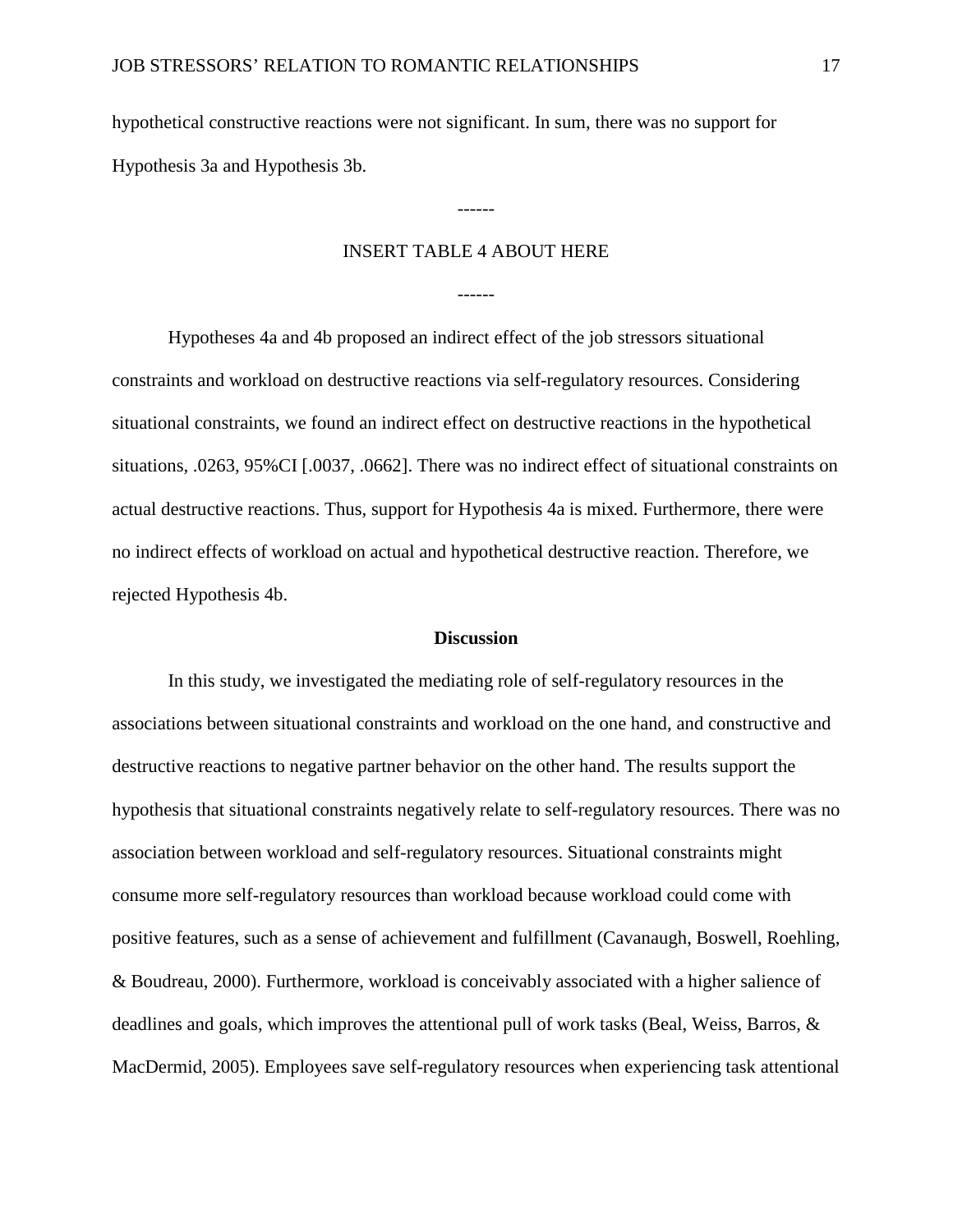pull because it "help[s] individuals [to] resist the pull of off-task attentional demand" [\(Beal et al.,](#page-25-4)  [2005, p. 1059\)](#page-25-4).

Data supported the hypothesis that self-regulatory resources relate negatively to destructive reactions, but there was no support for the proposition that self-regulatory resources relate positively to constructive reactions. Considering the process of accommodation, we have to differentiate between the suppression of destructive behavior and the engagement in constructive behavior. Whereas the suppression of negative impulses draws on self-regulatory resources [\(cf. Muraven & Baumeister, 2000\)](#page-30-1), the engagement in positive behaviors might need more than that. Constructive reactions most likely also require good communication skills. Furthermore, it is conceivable that employees who experience a high level of work-related resources have an elevated positive affect [\(Weiss & Cropanzano, 1996\)](#page-34-4) at home and, that in turn, might enable them to show constructive reactions to negative partner behavior [\(ref. Gable, Reis,](#page-28-3)  [& Elliot, 2000\)](#page-28-3).

Overall, evidence for indirect effects of job stressors and constructive as well as destructive reactions was weak. This pattern of results can be mainly explained by the findings that workload was unrelated to the depletion of self-regulatory resources, and that self-regulatory resources were unrelated to constructive reaction. We found mixed support for the hypothesis that self-regulatory resources mediate the indirect effect of situational constraints on destructive reactions. This result is in line with the work–home resources model (ten Brummelhuis  $\&$ [Bakker, 2012\)](#page-34-5) that suggests that work demands have a negative indirect effect on home outcomes via depleted personal resources. What is more, the lack of support for the mediation hypothesis in the actual situation might have been caused by a relatively low statistical power, as compared to the hypothetical situations.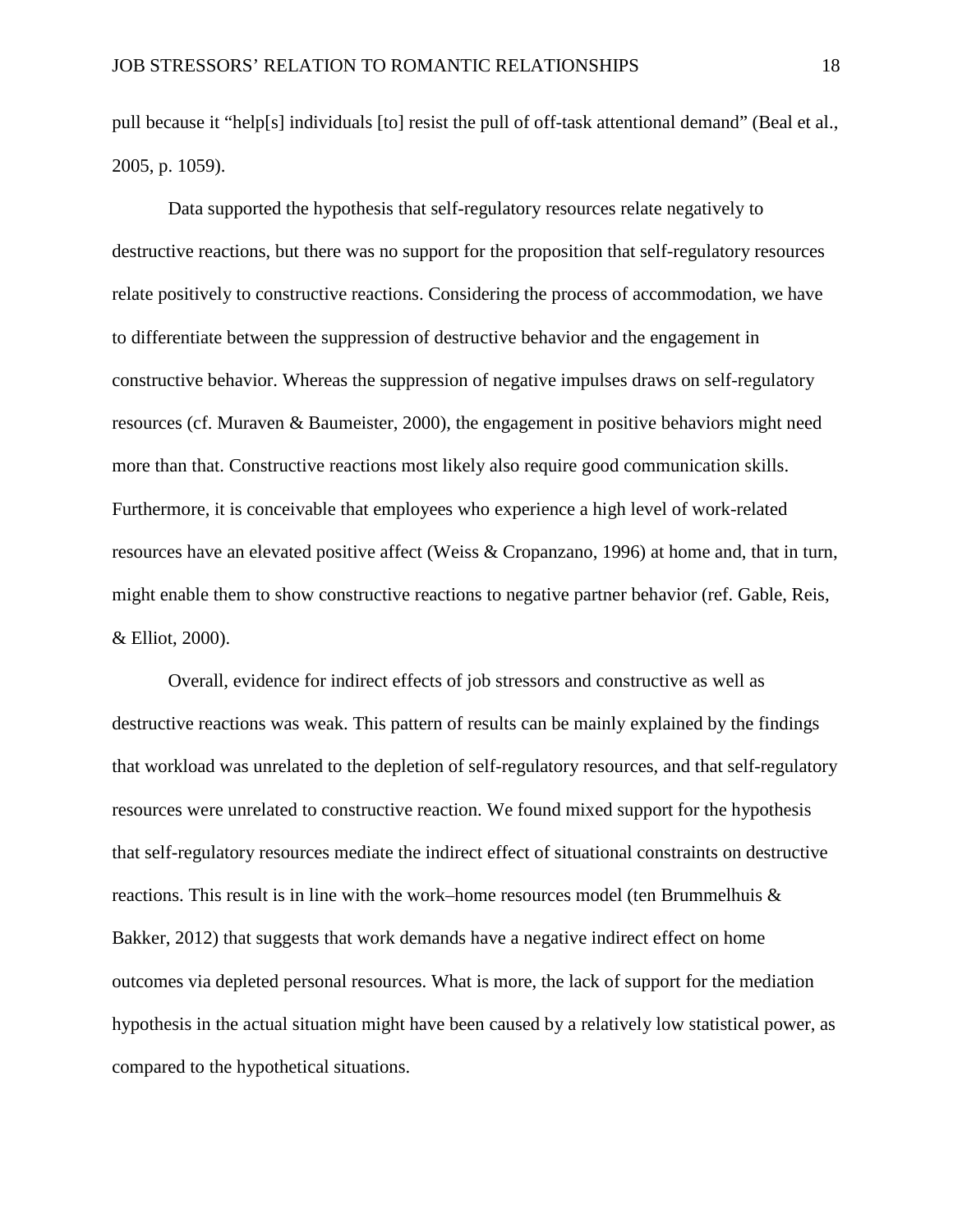## **Strengths, Limitations, and Future Research**

The study has two major strengths. First, we separated measurement points and measured the predictor variables and accommodation outcomes at different times to reduce common method bias [\(Podsakoff, MacKenzie, Lee, & Podsakoff, 2003\)](#page-31-6). Second, we used two different operationalizations and measured actual and hypothetical accommodation to account for the low base rate of actual negative partner behavior. This way we also could test our hypotheses with two different methods.

But we also have to consider several limitations of our study. The two-wave correlational design does not allow a causal interpretation of our results. An alternative interpretation could be that a lack of self-regulatory resources aggravates the appraisal of situational constraints. Moreover, we did not sample enough individuals to analyze thoroughly the effects of job stressors and self-regulatory resources on *actual* accommodation. Lastly, we used the Brief Self-Control Scale [\(Tangney et al., 2004\)](#page-34-2) to measure self-regulatory resources in which we adapted the time frame to capture the resource at the moment of data collection. In hindsight the measure validated by Bertrams, Unger, and Dickhäuser [\(2011\)](#page-25-5) would have been preferable.

Future research should investigate a more comprehensive model of the associations between stressors at work and reactions to the negative behavior of one's partner at home. Our study offers several starting points to do so. First of all, it is a worthwhile endeavor to study other job stressors that may have an effect on destructive reactions to negative partner behavior via depleted self-regulatory resources. For instance, when facing conflicts at work [\(ref. Giebels &](#page-28-4)  [Janssen, 2005\)](#page-28-4) and when accommodating as a response to a negative co-worker behavior, an employee should have less self-regulatory resources and, thus, a higher level of destructive reactions to negative partner reactions. Moreover, facing customer incivility, that is clients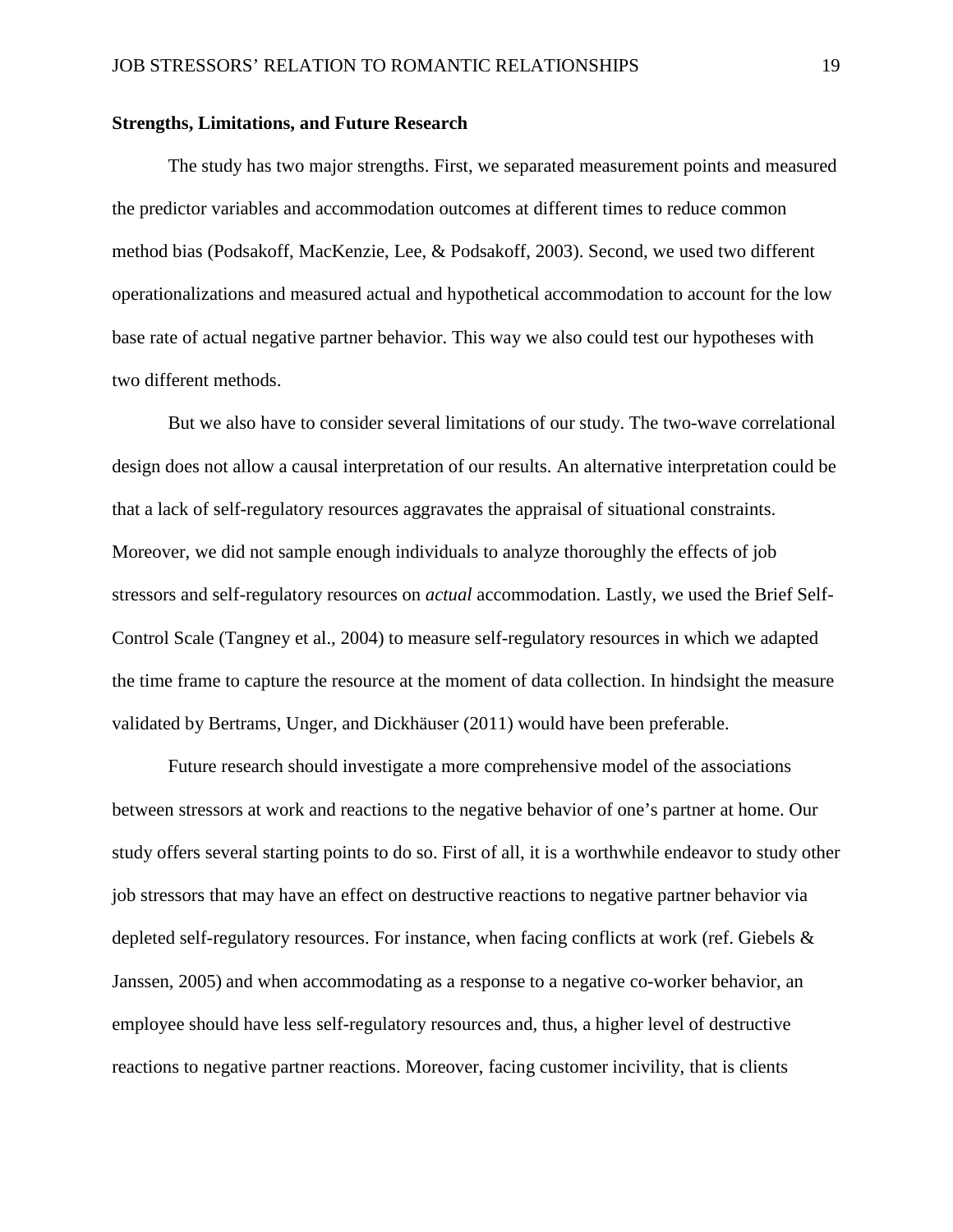showing "rude, impolite, or discourteous" behavior [\(Sliter, Sliter, & Jex, 2012, p. 122\)](#page-32-5) , might be particularly drawing on self-regulatory resources. Many organizations in the service sector prescribe so-called display rules [\(Diefendorff & Gosserand, 2003\)](#page-27-6) that set a norm for the expression of emotions during the interaction with clients. Employees who suppress their initial emotional response when facing impolite and aggressive costumers and instead show emotions that are in line with the display rule might exert self-regulatory resources [\(ref. Sliter, Jex,](#page-32-6)  [Wolford, & McInnerney, 2010\)](#page-32-6). As a consequence, employees should have a higher level of destructive reactions to negative partner behavior on days with high customer incivility. Relatedly, we investigated the short-term effects of work demands on constructive and destructive reactions to negative partner behavior only. It would be highly relevant to study the long-term effects as well. For example, it is conceivable that due to repeated escalating arguments work demands have a detrimental effect on marital stability and divorce via depleted self-regulatory resources and impaired accommodation in the long run [\(ref. Gottman, 1998\)](#page-28-0).

Second, our conceptual model (see Figure 1) offers the possibility to include moderators. For instance, it might be fruitful to investigate factors that buffer the association between situational constraints and self-regulatory resources. Possible moderators in this association are instrumental support provided by co-workers or the supervisor [\(Halbesleben, 2006\)](#page-29-8) or rejuvenating experiences during breaks (Trougakos, Beal, Green, & Weiss, 2008). Moreover, future research might also shed light on moderators of the relationship between self-regulatory resources depleted at work and accommodation at home. For example, leisure activities that replenish self-regulatory resources may attenuate the relationship between the self-regulatory resources as reported directly after work and destructive reactions to negative partner behavior at home. Particularly, the relevance of eating sugary food should be investigated as sugar may be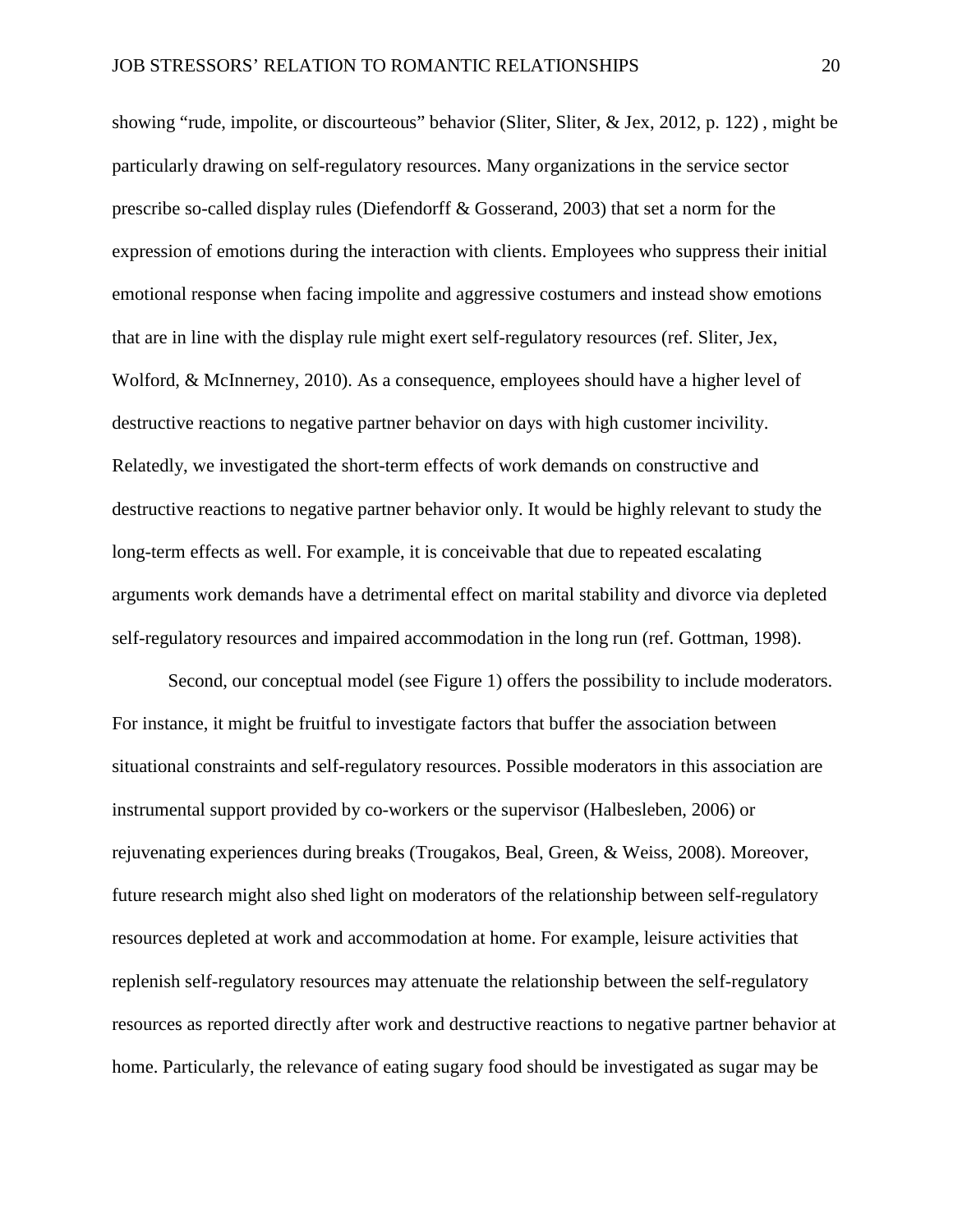the biological essence of self-control [\(Gailliot et al., 2007\)](#page-28-5). Furthermore, the intensity and frequency of negative partner behavior in every-day life could help set boundary conditions for the relationships of the focal person's self-regulatory resources with his or her constructive and destructive reactions. It is conceivable that the stronger or more frequently the partner engages in negative behavior, the more the focal person habituates to this behavior. Thus, his or her reactions to this negative behavior would not be very pronounced, irrespective of the level of available self-regulatory resources.

Third, an accommodating person is embedded in a greater social context and future research could include more contextual factors when studying the relationship between job stressors and accommodation. For instance, more attention should be paid to variables pertaining to the partner who possibly instigates the negative behavior and to couple-level variables. Romantic partners might have different opinions about the same situation. Obviously, both partners' experiences at work and the negative behavior itself could be relevant for accommodation. Also, a couple's imbalance of power [\(Dunbar & Burgoon, 2005\)](#page-27-7) should be important for the course of an argument within a romantic relationship and for the prevalence of accommodation.

Finally, future research on accommodation might also want to shed light on effects that run from home to work. For instance, it is an interesting question whether partners showing accommodation at home suffer from a depletion of self-regulatory and energetic resources, which deteriorates their well-being [\(cf. Hobfoll, 2001\)](#page-29-2). As a consequence of accommodating at home, their performance at work might suffer [\(cf. Rothbard & Wilk, 2011\)](#page-31-7).

## **Theoretical and Practical Implications**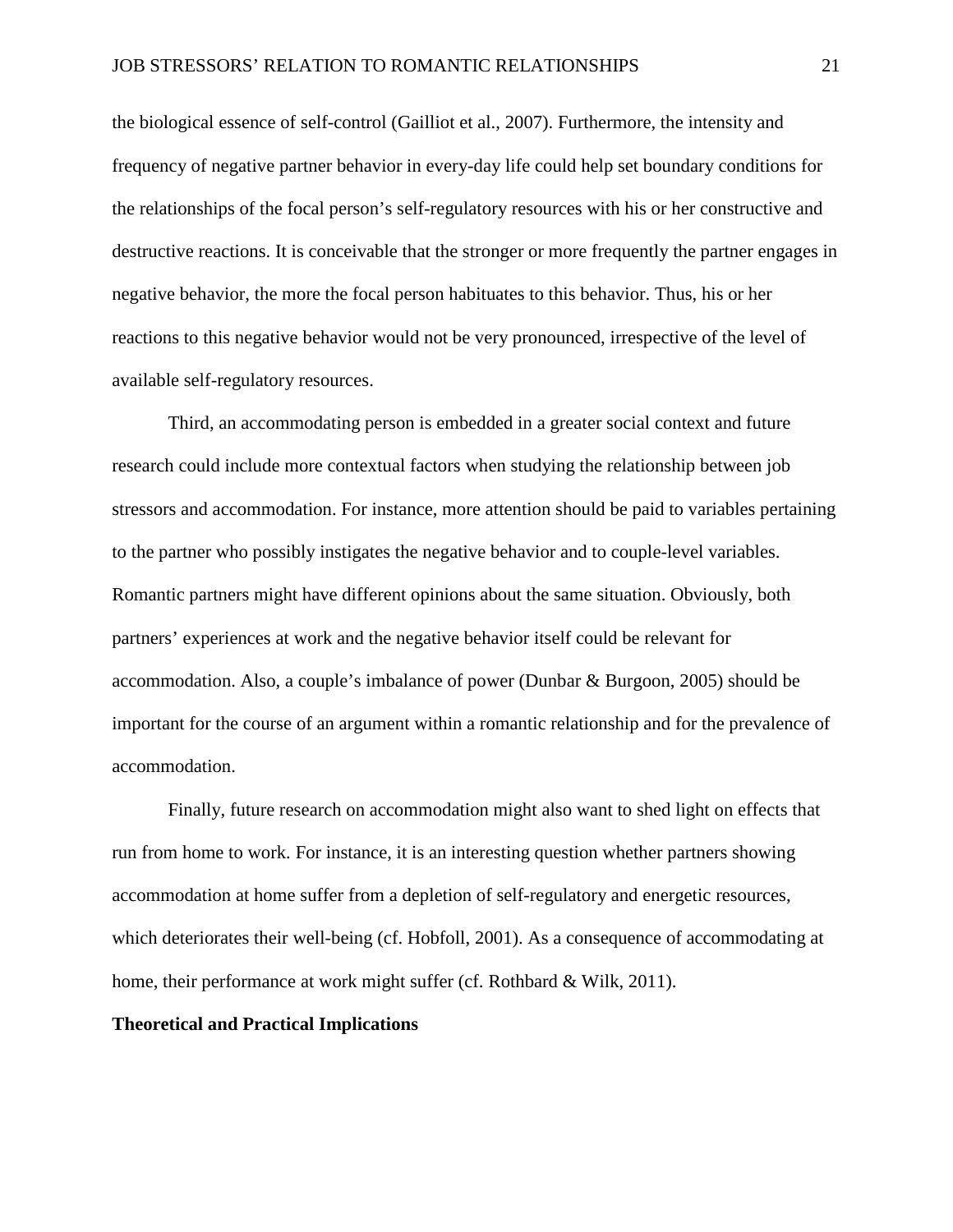From a theoretical point of view, the results of our study show that it is important to differentiate between constructive and destructive reactions to negative partner behavior. In line with Cooper-Hakim and Viswesvaran's approach [\(2005\)](#page-27-8) to identify the overlap between related constructs, we showed that constructive and destructive reactions to negative partner behavior related differently with another variable; namely, self-regulatory resources. Thus, constructive and destructive reactions are not just two ends of one continuum.

In terms of practical implications, our study highlights the relevance of reducing situational constraints. Furthermore, with our findings we underline the necessity to replenish one's self-regulatory resources again after work when they have been the depleted. That means that, directly after work, employees might consider to engage in activities that are attractive in itself and, thus, do not exert self-regulatory resources. Examples for these activities that can be easily integrated in the daily life are having a coffee, window shopping, or playing a video game while commuting. During these activities exerted self-regulatory resources can be replenished.

The suppression of destructive reactions when one appraises negative partner behavior may prevent detrimental effects in the home domain as well as in the work domain. Following the argumentation of Baumeister and colleagues' that "bad is stronger than good" [\(2001, p. 323\)](#page-25-1), reducing destructive reactions could be even more important than encouraging constructive reactions for the de-escalation of relationship conflicts and the maintenance of romantic relationships. When relationship conflicts escalate, both partners' work might suffer from this development. In line with Bolger, DeLongis, Kessler, and Schilling [\(1989\)](#page-26-6), escalating relationship conflicts might be related to impaired mood, and therefore are a risk factor for strain-based work–family conflict [\(see also Bakker et al., 2008\)](#page-25-0). The established link between work–family conflict and negative organizational outcomes [\(Amstad, Meier, Fasel, Elfering, &](#page-25-6)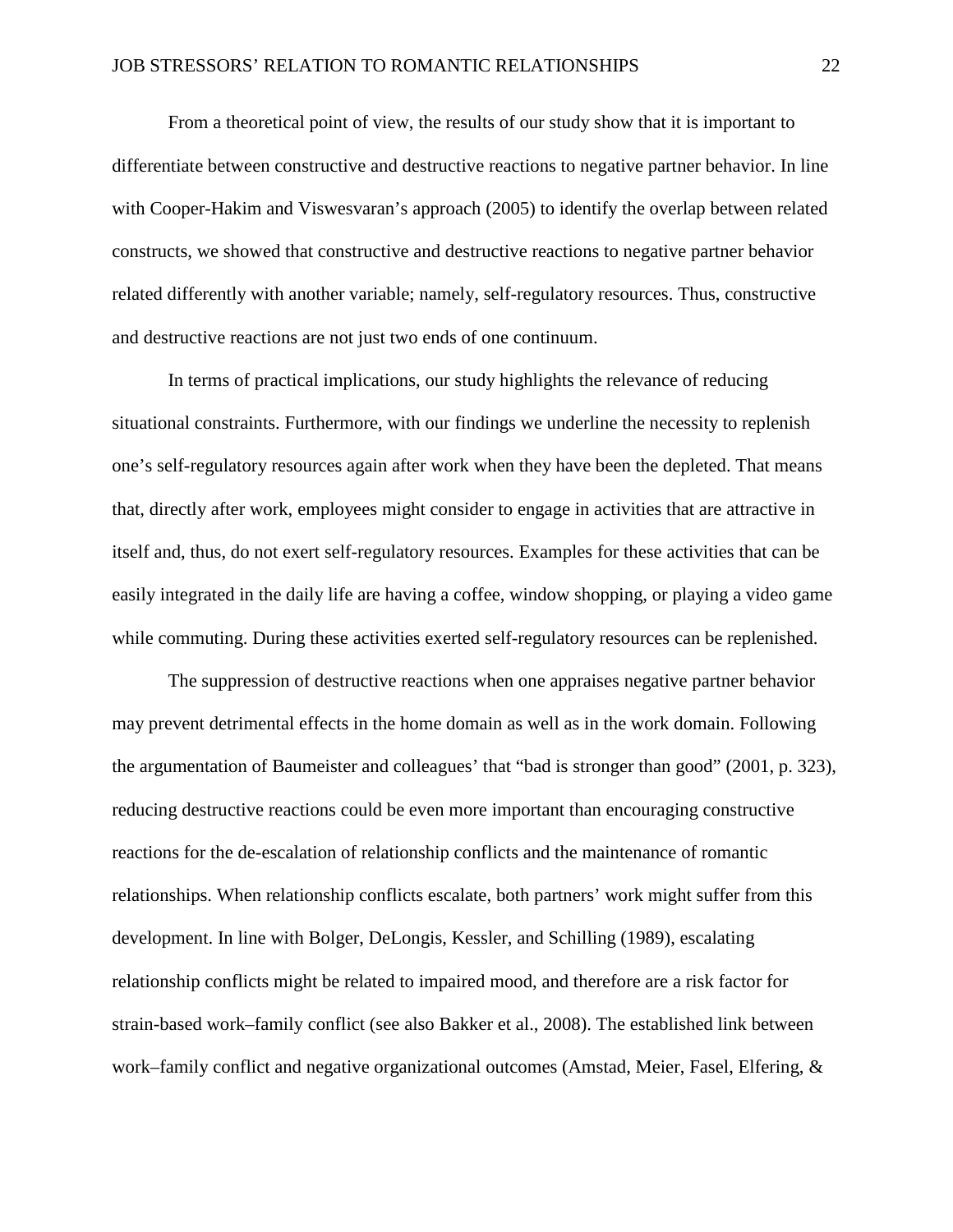[Semmer, 2011\)](#page-25-6) also points to the relevance of reducing relationship conflicts. Next to being important for the de-escalation of relationship conflicts, self-regulatory resources are also relevant for other critical topics in the private domain, such as refraining from cheating on one's partner, exercise activities, and diet success [\(Ritter, Karremans, & van Schie, 2010;](#page-31-8) [Sonnentag &](#page-33-6)  [Jelden, 2009;](#page-33-6) [Vohs & Heatherton, 2000\)](#page-34-6). To sum up, we think it is worthwhile for both the work and home domains to invest resources in the primary prevention of job stressors [\(Burke, 1993\)](#page-26-7). Reducing situational constraints at work [\(cf. Semmer, 1984\)](#page-32-4) should be particularly helpful: providing access to state-of-art tools and materials will not only improve the employees' output, but will also save their self-regulatory resources. Also employees themselves can do something to save their self-regulatory resource. When equipped with a certain amount of job control and skill variety [\(Hackman & Oldham, 1976\)](#page-28-6), they may plan their day such that more and less attractive tasks alternate throughout the work day. By doing this, self-regulatory resources that were depleted when dealing with a less attractive task can be replenished afterwards. If employees are particularly interested in shielding their private life from negative work influences, they may end their workday with a task that is attractive and that does not require many self-regulatory resources. Eventually, engaging in job crafting [\(Wrzesniewski & Dutton,](#page-35-0)  [2001\)](#page-35-0) might be an avenue for employees to get rid of their unattractive tasks in favor of attractive tasks and pleasant activities.

### **Conclusion**

Accomplishing goals as an employee and as a romantic partner is crucial for being satisfied with the two roles, and for performing well both at work and in a romantic relationship. We think that reconciling research on the work–life interface and self-regulation has high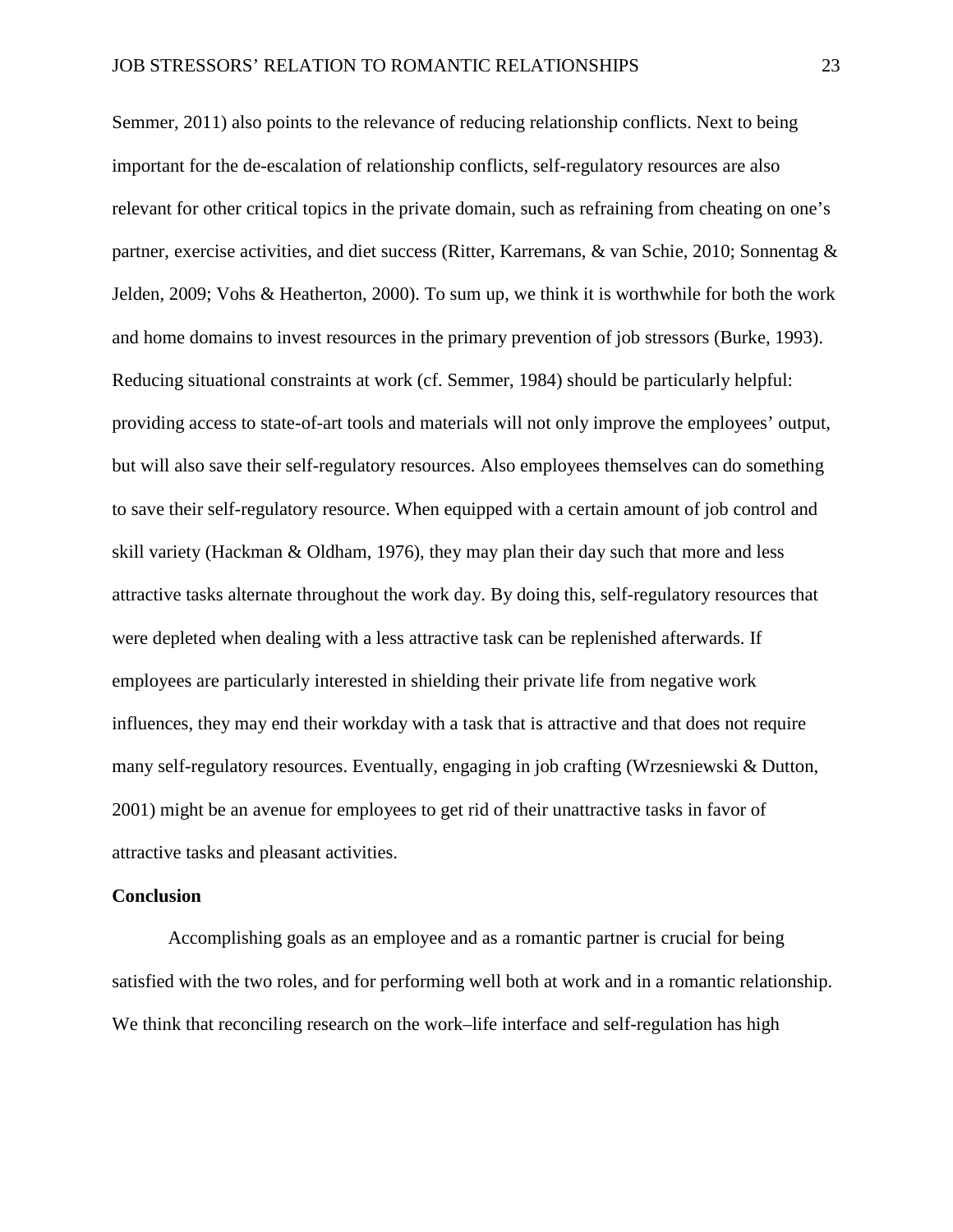potential to inform us about how individuals pursue their goals at work and in their private lives, and how they can be supported in doing so.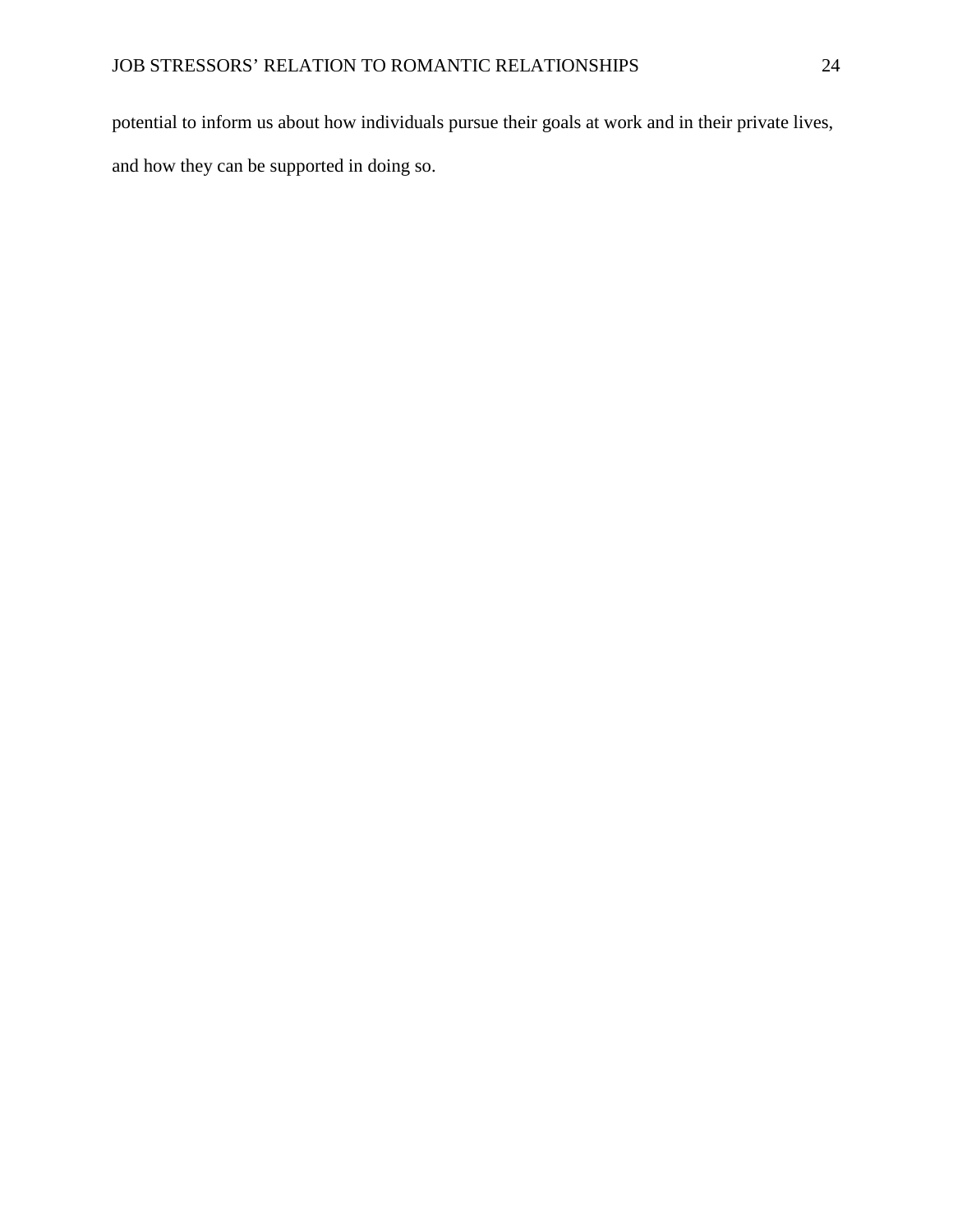# **Endnote**

<sup>1</sup> We did not have any restrictions regarding the legal status of the couple or the sexual orientation of the partners.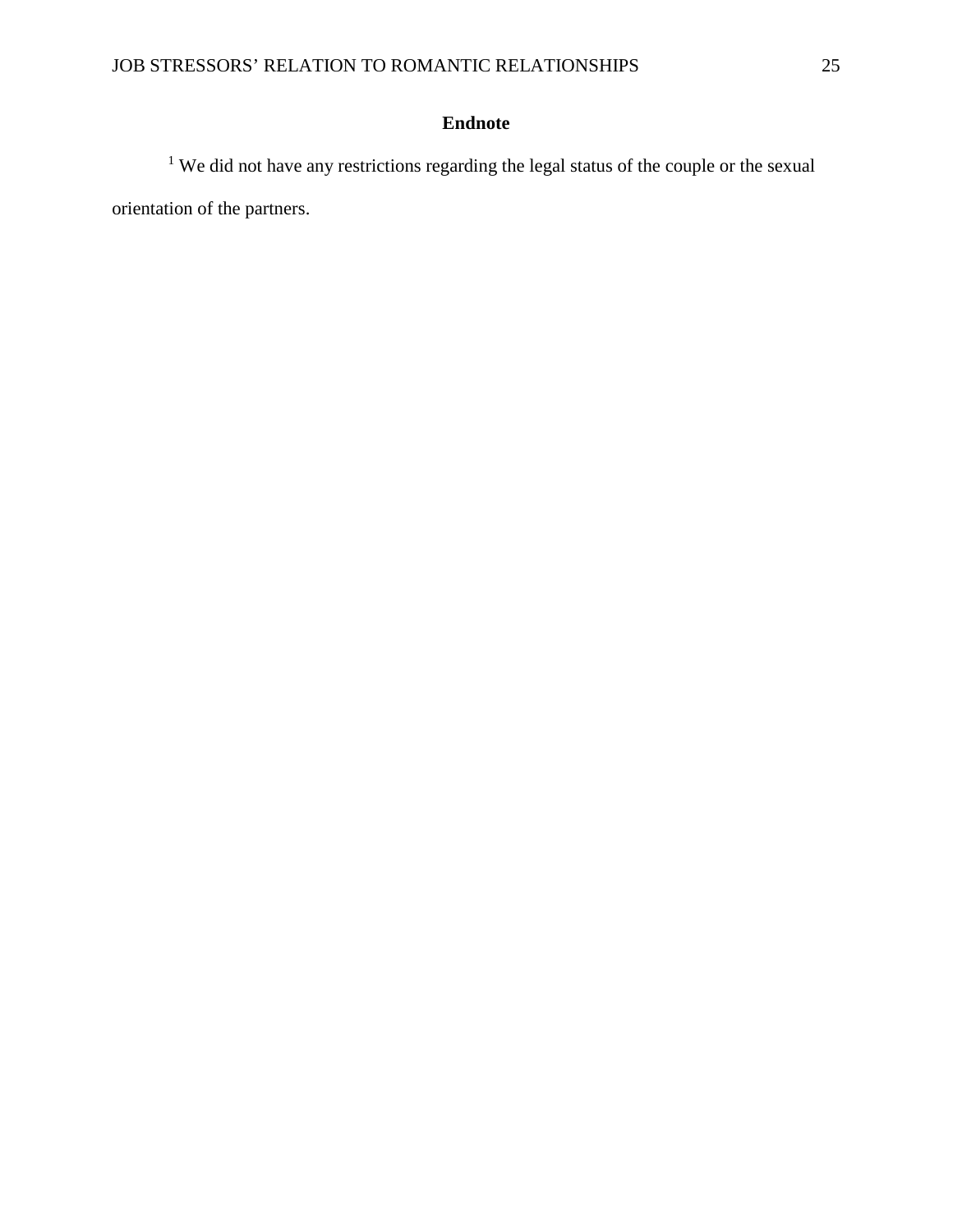### **References**

- <span id="page-25-6"></span>Amstad, F. T., Meier, L. L., Fasel, U., Elfering, A., & Semmer, N. K. (2011). A meta-analysis of work-family conflict and various outcomes with a special emphasis on cross-domain versus matching-domain relations. *Journal of Occupational Health Psychology, 16*, 151- 169. doi: 10.1037/a0022170
- <span id="page-25-3"></span>Arriaga, X. B., & Rusbult, C. E. (1998). Standing in my partner's shoes: Partner perspective taking and reactions to accommodative dilemmas. *Personality and Social Psychology Bulletin, 24*, 927-948. doi: 10.1177/0146167298249002
- <span id="page-25-0"></span>Bakker, A. B., Demerouti, E., & Dollard, M. F. (2008). How job demands affect partners' experience of exhaustion: Integrating work-family conflict and crossover theory. *Journal of Applied Psychology, 93*, 901-911. doi: 10.1037/0021-9010.93.4.901
- <span id="page-25-1"></span>Baumeister, R. F., Bratslavsky, E., Finkenauer, C., & Vohs, K. D. (2001). Bad is stronger than good. *Review of General Psychology, 5*, 323-370. doi: 10.1037/1089-2680.5.4.323
- <span id="page-25-4"></span>Beal, D. J., Weiss, H. M., Barros, E., & MacDermid, S. M. (2005). An episodic process model of affective influences on performance. *Journal of Applied Psychology, 90*, 1054-1068. doi: 10.1037/0021-9010.90.6.1054
- <span id="page-25-2"></span>Bertrams, A., & Dickhäuser, O. (2009). Messung dispositioneller Selbstkontroll-Kapazität: Eine deutsche Adaptation der Kurzform der Self-Control Scale (SCS-K-D) [Measuring dispositional self-control capacity. A German adaptation of the short form of the Self-Control Scale (SCS-K-D)]. *Diagnostica, 55*, 2-10. doi: 10.1026/0012-1924.55.1.2
- <span id="page-25-5"></span>Bertrams, A., Unger, A., & Dickhäuser, O. (2011). Momentan verfügbare Selbstkontrollkraft – Vorstellung eines Messinstruments und erste Befunde aus pädagogisch-psychologischen Kontexten [Momentarily available self-control strength – Introduction of a measure and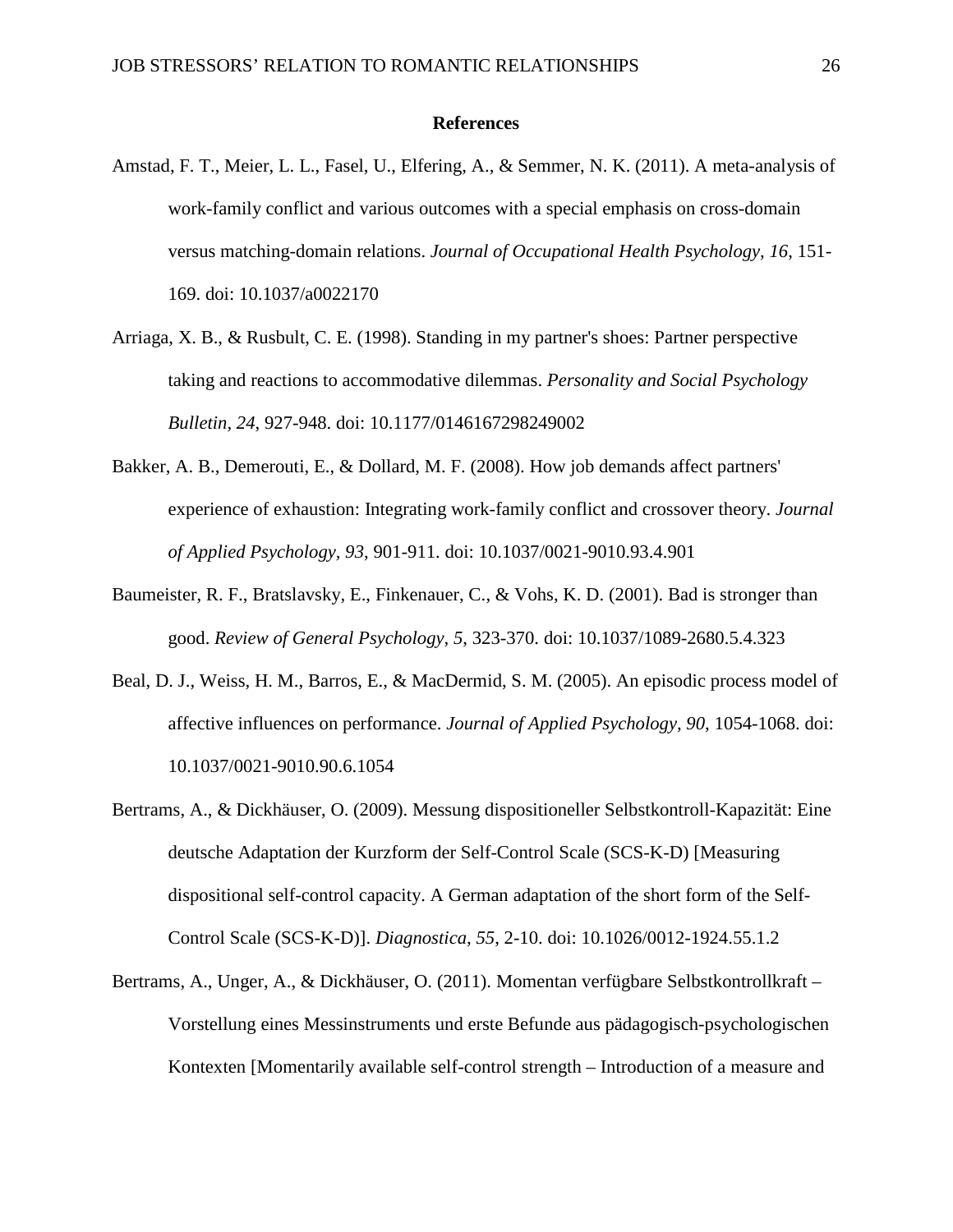first findings from educational-psychological contexts]. *Zeitschrift für Pädagogische Psychologie, 25*, 185-196. doi: 10.1024/1010-0652/a000042

- <span id="page-26-6"></span>Bolger, N., DeLongis, A., Kessler, R. C., & Schilling, E. A. (1989). Effects of daily stress on negative mood. *Journal of Personality and Social Psychology, 57*, 808-818. doi: 10.1037/0022-3514.57.5.808
- <span id="page-26-3"></span>Brislin, R. W. (1970). Back-translation for cross-cultural research. *Journal of Cross-Cultural Psychology, 1*, 185-216. doi: 10.1177/135910457000100301
- <span id="page-26-7"></span>Burke, R. J. (1993). Organizational-level interventions to reduce occupational stressors. *Work & Stress, 7*, 77-87. doi: 10.1080/02678379308257051
- <span id="page-26-4"></span>Carstensen, L. L., Fung, H. H., & Charles, S. T. (2003). Socioemotional selectivity theory and the regulation of emotion in the second half of life. *Motivation and Emotion, 27*, 103-123. doi: 10.1023/a:1024569803230
- <span id="page-26-1"></span>Carver, C. S., & Scheier, M. F. (1990). Origins and functions of positive and negative affect: A control-process view. *Psychological Review, 97*, 19-35. doi: 10.1037/0033-295x.97.1.19
- <span id="page-26-5"></span>Cavanaugh, M. A., Boswell, W. R., Roehling, M. V., & Boudreau, J. W. (2000). An empirical examination of self-reported work stress among U.S. managers. *Journal of Applied Psychology, 85*, 65-74. doi: 10.1037/0021-9010.85.1.65
- <span id="page-26-2"></span>Christian, M. S., & Ellis, A. P. J. (2011). Examining the effects of sleep deprivation on workplace deviance: A self-regulatory perspective. *Academy of Management Journal, 54*, 913-934. doi: 10.5465/amj.2010.0179
- <span id="page-26-0"></span>Converse, P. D., & DeShon, R. P. (2009). A tale of two tasks: Reversing the self-regulatory resource depletion effect. *Journal of Applied Psychology, 94*, 1318-1324. doi: 10.1037/a0014604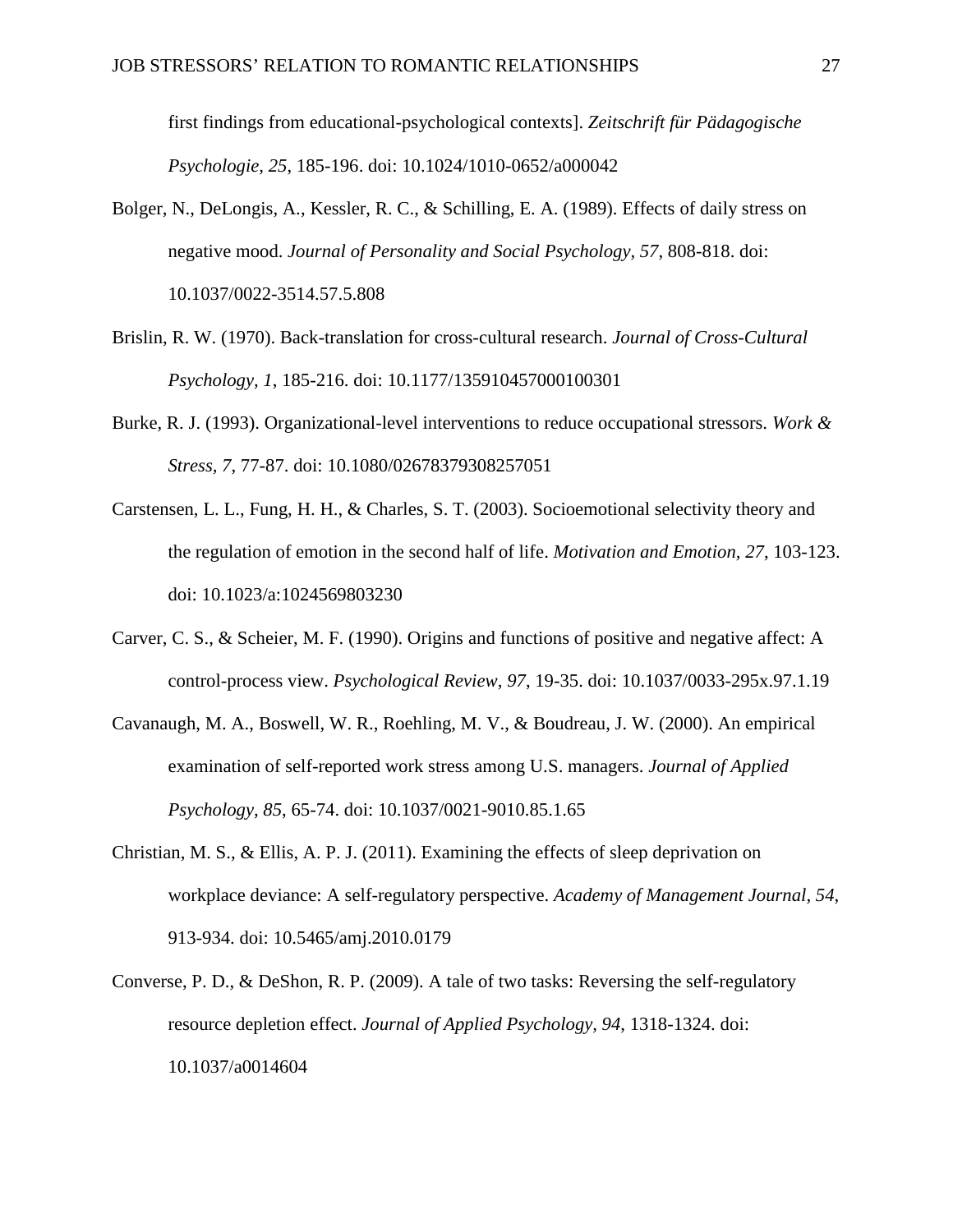- <span id="page-27-8"></span>Cooper-Hakim, A., & Viswesvaran, C. (2005). The construct of work commitment: Testing an integrative framework. *Psychological Bulletin, 131*, 241-259. doi: 10.1037/0033- 2909.131.2.241
- <span id="page-27-2"></span>Cropanzano, R., & Mitchell, M. S. (2005). Social exchange theory: An interdisciplinary review. *Journal of Management, 31*, 874-900. doi: 10.1177/0149206305279602
- <span id="page-27-6"></span>Diefendorff, J. M., & Gosserand, R. H. (2003). Understanding the emotional labor process: A control theory perspective. *Journal of Organizational Behavior, 24*, 945-959.
- <span id="page-27-1"></span>Diestel, S., & Schmidt, K.-H. (2009). Mediator and moderator effects of demands on self-control in the relationship between work load and indicators of job strain. *Work & Stress, 23*, 60- 79. doi: 10.1080/02678370902846686
- <span id="page-27-7"></span>Dunbar, N. E., & Burgoon, J. K. (2005). Perceptions of power and interactional dominance in interpersonal relationships. *Journal of Social and Personal Relationships, 22*, 207-233. doi: 10.1177/0265407505050944
- <span id="page-27-3"></span>Eagley, A. (1987). *Sex difference in social behavior: A social-role interpretation*. Hillsdale, NJ: Erlbaum.
- <span id="page-27-4"></span>Eby, L. T., Maher, C. P., & Butts, M. M. (2010). The intersection of work and family life: The role of affect. *Annual Review of Psychology, 61*, 599-622. doi: 10.1146/annurev.psych.093008.100422
- <span id="page-27-0"></span>Edwards, J. R., & Rothbard, N. P. (2000). Mechanisms linking work and family: Clarifying the relationship between work and family constructs. *Academy of Management Review, 25*, 178-199. doi: 10.2307/259269
- <span id="page-27-5"></span>Ferguson, M. (2012). You cannot leave it at the office: Spillover and crossover of coworker incivility. *Journal of Organizational Behavior, 33*, 571-588. doi: 10.1002/job.774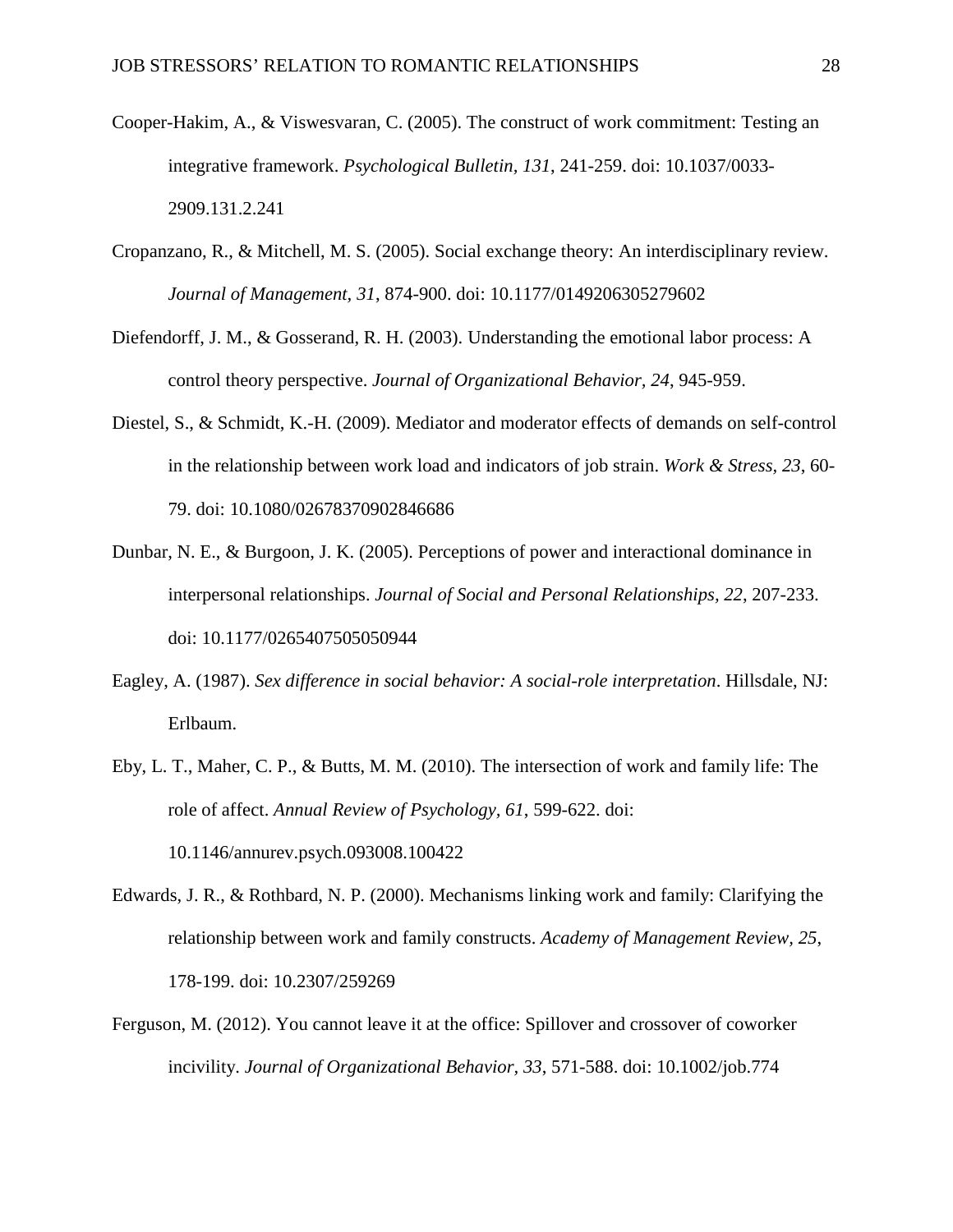- <span id="page-28-2"></span>Finkel, E. J., & Campbell, W. K. (2001). Self-control and accommodation in close relationships: An interdependence analysis. *Journal of Personality and Social Psychology, 81*, 263-277. doi: 10.1037/0022-3514.81.2.263
- <span id="page-28-1"></span>Freeman, N., & Muraven, M. (2010). Don't interrupt me! Task interruption depletes the self's limited resources. *Motivation and Emotion, 34*, 230-241. doi: 10.1007/s11031-010-9169- 6
- <span id="page-28-3"></span>Gable, S. L., Reis, H. T., & Elliot, A. J. (2000). Behavioral activation and inhibition in everyday life. *Journal of Personality and Social Psychology, 78*, 1135. doi: 10.1037/0022- 3514.78.6.1135
- <span id="page-28-5"></span>Gailliot, M. T., Baumeister, R. F., DeWall, C. N., Maner, J. K., Plant, E. A., Tice, D. M., . . . Schmeichel, B. J. (2007). Self-control relies on glucose as a limited energy source: willpower is more than a metaphor. *Journal of Personality and Social Psychology, 92*, 325-336. doi: 10.1037/0022-3514.92.2.325
- <span id="page-28-4"></span>Giebels, E., & Janssen, O. (2005). Conflict stress and reduced well-being at work: The buffering effect of third-party help. *European Journal of Work and Organizational Psychology, 14*, 137-155. doi: 10.1080/13594320444000236
- <span id="page-28-0"></span>Gottman, J. M. (1998). Psychology and the study of marital processes. *Annual Review of Psychology, 49*, 169-197. doi: 10.1146/annurev.psych.49.1.169

<span id="page-28-6"></span>Hackman, J. R., & Oldham, G. R. (1976). Motivation through the design of work: Test of a theory. *Organizational Behavior & Human Performance, 16*, 250-279. doi: 10.1016/0030-5073(76)90016-7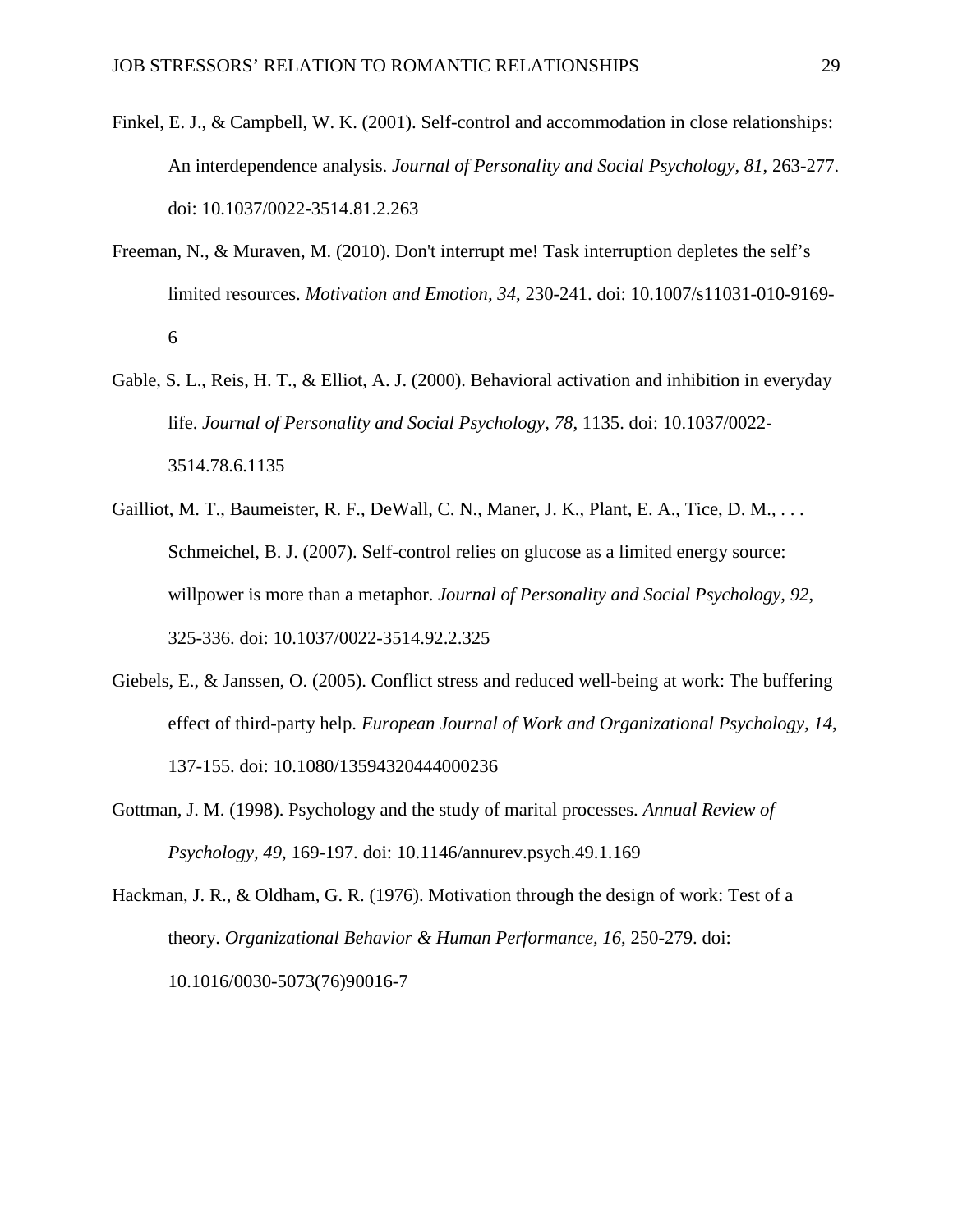- <span id="page-29-1"></span>Hagger, M. S., Wood, C., Stiff, C., & Chatzisarantis, N. L. D. (2010). Ego depletion and the strength model of self-control: A meta-analysis. *Psychological Bulletin, 136*, 495-525. doi: 10.1037/a0019486
- <span id="page-29-8"></span>Halbesleben, J. R. B. (2006). Sources of social support and burnout: A meta-analytic test of the conservation of resources model. *Journal of Applied Psychology, 91*, 1134-1145. doi: 10.1037/0021-9010.91.5.1134
- <span id="page-29-7"></span>Hayes, A. F. (2013). *An introduction to mediation, moderation, and conditional process analysis: A regression-based approach*. New York: Guilford Press.
- <span id="page-29-2"></span>Hobfoll, S. E. (2001). The influence of culture, community, and the nested-self in the stress process: Advancing conservation of resources theory. *Applied Psychology: An International Review, 50*, 337-370. doi: 10.1111/1464-0597.00062
- <span id="page-29-0"></span>Hoobler, J. M., & Brass, D. J. (2006). Abusive supervision and family undermining as displaced aggression. *Journal of Applied Psychology, 91*, 1125-1133. doi: 10.1037/0021- 9010.91.5.1125
- <span id="page-29-4"></span>Jex, S. M. (1998). *Stress and job performance: Theory, research, and implications for managerial practice*. Thousand Oaks, CA: Sage.
- <span id="page-29-6"></span>Judge, T. A., & Ilies, R. (2004). Affect and job satisfaction: A study of their relationship at work and at home. *Journal of Applied Psychology, 89*, 661-673. doi: 10.1037/0021- 9010.89.4.661
- <span id="page-29-3"></span>Kahn, R. L., & Byosiere, P. (1992). Stress in organizations. In M. D. Dunnette & L. M. Hough (Eds.), *Handbook of industrial and organizational psychology, Vol. 3 (2nd ed.).* (pp. 571- 650). Palo Alto, CA US: Consulting Psychologists Press.

<span id="page-29-5"></span>Kahneman, D. (1973). *Attention and Effort*. Englewood Cliffs, NJ: Prentice Hall.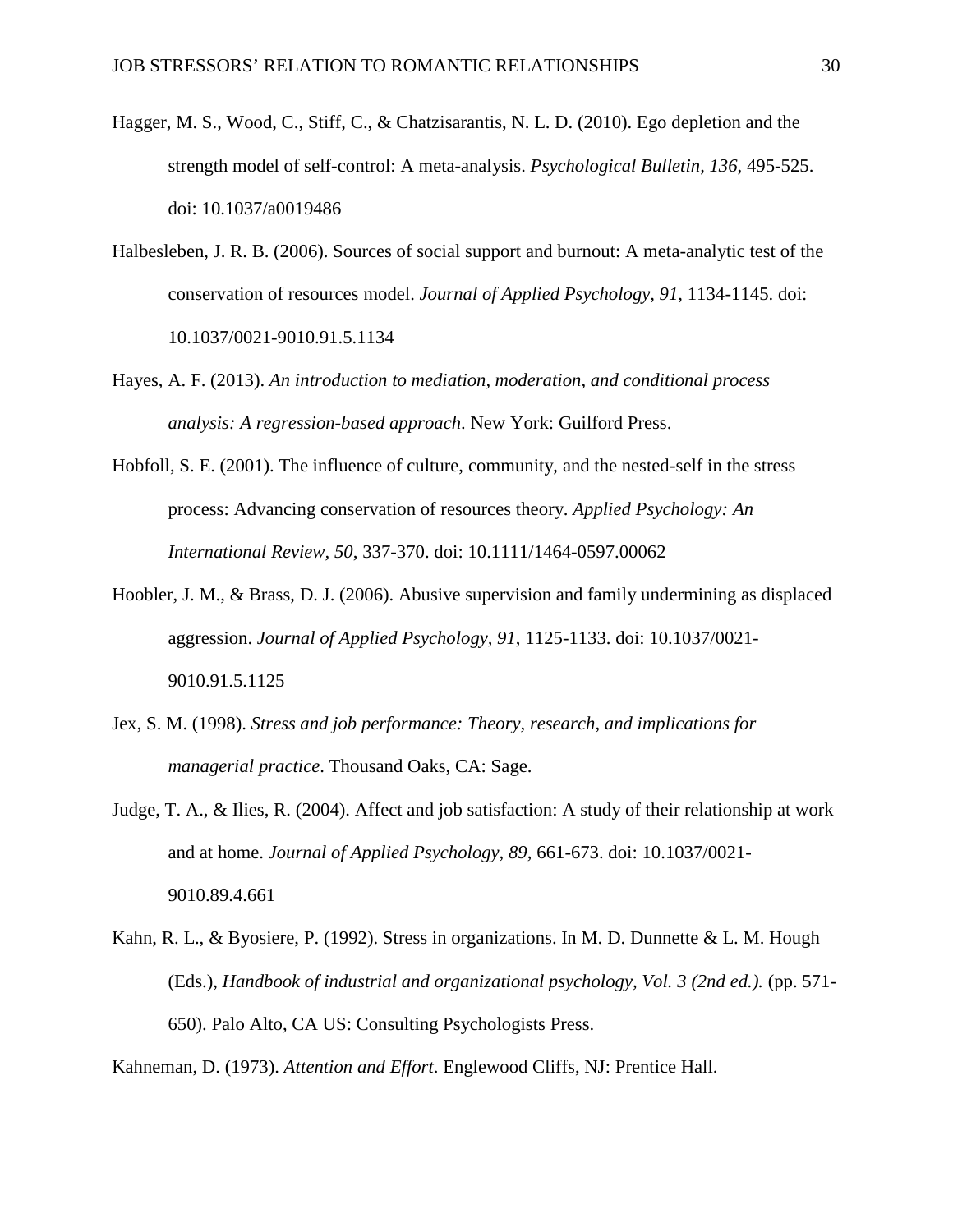- <span id="page-30-0"></span>King, L. A., Mattimore, L. A., King, D. W., & Adams, G. A. (1995). Family support inventory for workers: A new measure of perceived social support from family members. *Journal of Organizational Behavior, 16*, 235-258. doi: 10.1002/job.4030160306
- <span id="page-30-6"></span>Krohne, H. W., Egloff, B., Kohlmann, C.-W., & Tausch, A. (1996). Untersuchungen mit einer deutschen Version der "Positive and Negative Affect Schedule" (PANAS) [Investigations with a German version of the Positive and Negative Affect Schedule (PANAS)]. *Diagnostica, 42*, 139-156.
- <span id="page-30-5"></span>Kumashiro, M., Rusbult, C. E., & Finkel, E. J. (2008). Navigating personal and relational concerns: The quest for equilibrium. *Journal of Personality and Social Psychology, 95*, 94-110. doi: 10.1037/0022-3514.95.1.94
- <span id="page-30-4"></span>Meade, A. W., & Craig, S. B. (2012). Identifying careless responses in survey data. *Psychological Methods, 17*, 437-455. doi: 10.1037/a0028085
- <span id="page-30-3"></span>Mischel, W. (1996). From good intentions to willpower. In P. M. Gollwitzer & J. A. Bargh (Eds.), *The psychology of action: Linking cognition and motivation to behavior*. New York: Guilford Press.
- <span id="page-30-2"></span>Muller, D., Judd, C. M., & Yzerbyt, V. Y. (2005). When moderation is mediated and mediation is moderated. *Journal of Personality and Social Psychology, 89*, 852-863. doi: 10.1037/0022-3514.89.6.852
- <span id="page-30-1"></span>Muraven, M., & Baumeister, R. F. (2000). Self-regulation and depletion of limited resources: Does self-control resemble a muscle? *Psychological Bulletin, 126*, 247-259. doi: 10.1037/0033-2909.126.2.247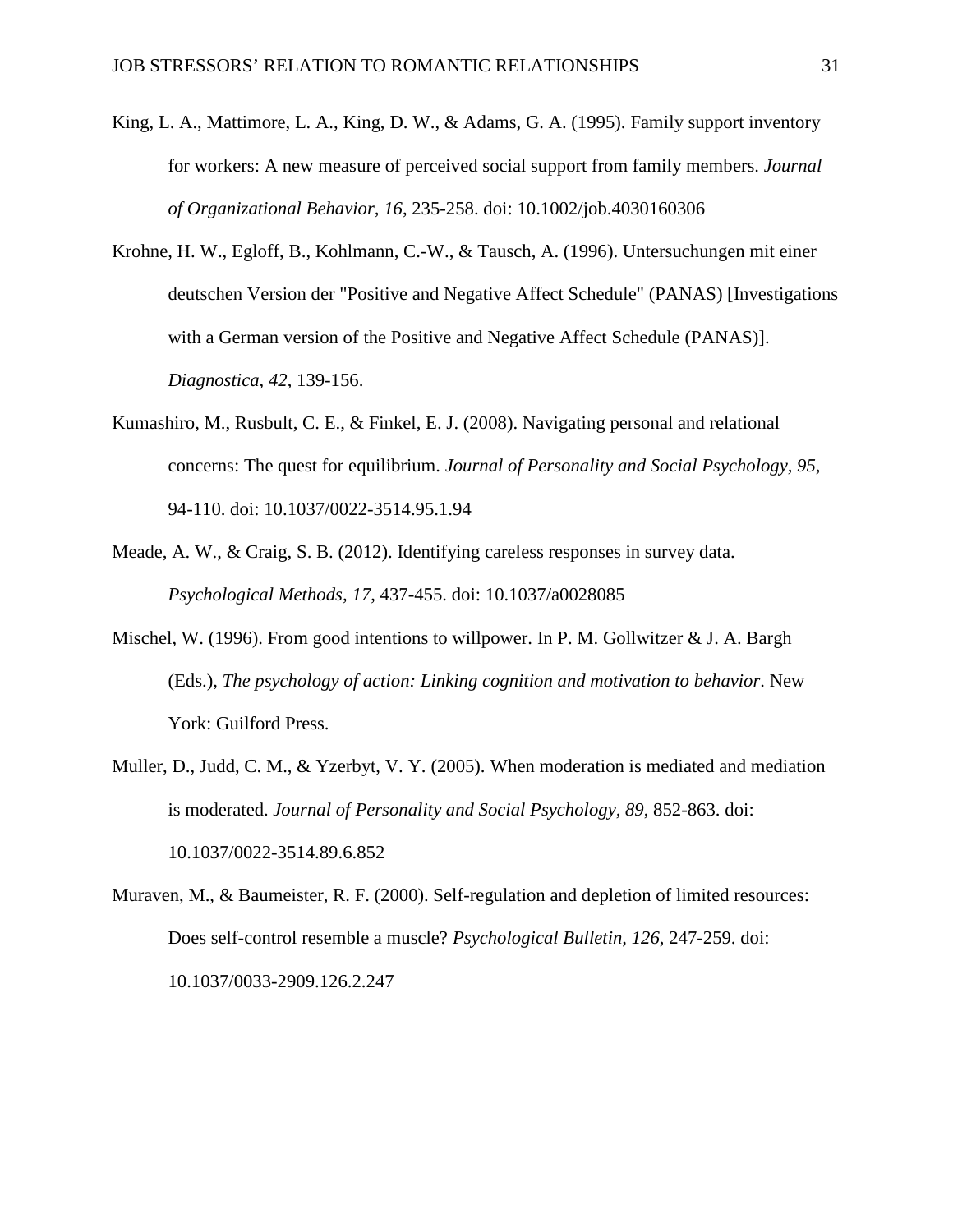<span id="page-31-3"></span>Muraven, M., Tice, D. M., & Baumeister, R. F. (1998). Self-control as a limited resource: Regulatory depletion patterns. *Journal of Personality and Social Psychology, 74*, 774- 789. doi: 10.1037/0022-3514.74.3.774

<span id="page-31-0"></span>Parsons, T. (1951). *The social system*. Glencoe, IL: Free Press.

- <span id="page-31-5"></span>Parsons, T., & Bales, R. F. (1955). *Family, socialization and interaction process*. Glencoe, IL: Free Press.
- <span id="page-31-2"></span>Peters, L. H., & O'Connor, E. J. (1980). Situational constraints and work outcomes: The influence of a frequently overlooked construct. *Academy of Management Review, 5*, 391- 397. doi: 10.5465/AMR.1980.4288856
- <span id="page-31-6"></span>Podsakoff, P. M., MacKenzie, S. B., Lee, J.-Y., & Podsakoff, N. P. (2003). Common method biases in behavioral research: A critical review of the literature and recommended remedies. *Journal of Applied Psychology, 88*, 879-903. doi: 10.1037/0021-9010.88.5.879
- <span id="page-31-1"></span>Restubog, S. L. D., Scott, K. L., & Zagenczyk, T. J. (2011). When distress hits home: The role of contextual factors and psychological distress in predicting employees' responses to abusive supervision. *Journal of Applied Psychology, 96*, 713-729. doi: 10.1037/a0021593
- <span id="page-31-8"></span>Ritter, S. M., Karremans, J. C., & van Schie, H. T. (2010). The role of self-regulation in derogating attractive alternatives. *Journal of Experimental Social Psychology, 46*, 631- 637. doi: 10.1016/j.jesp.2010.02.010
- <span id="page-31-7"></span>Rothbard, N. P., & Wilk, S. L. (2011). Waking up on the right or wrong side of the bed: Start-ofworkday mood, work events, employee affect, and performance. *Academy of Management Journal, 54*, 959-980. doi: 10.5465/amj.2007.0056
- <span id="page-31-4"></span>Rusbult, C. E., Bissonnette, V. L., Arriaga, X. B., & Cox, C. L. (1998). Accommodation processes during the early years of marriage. In T. N. Bradbury (Ed.), *The developmental*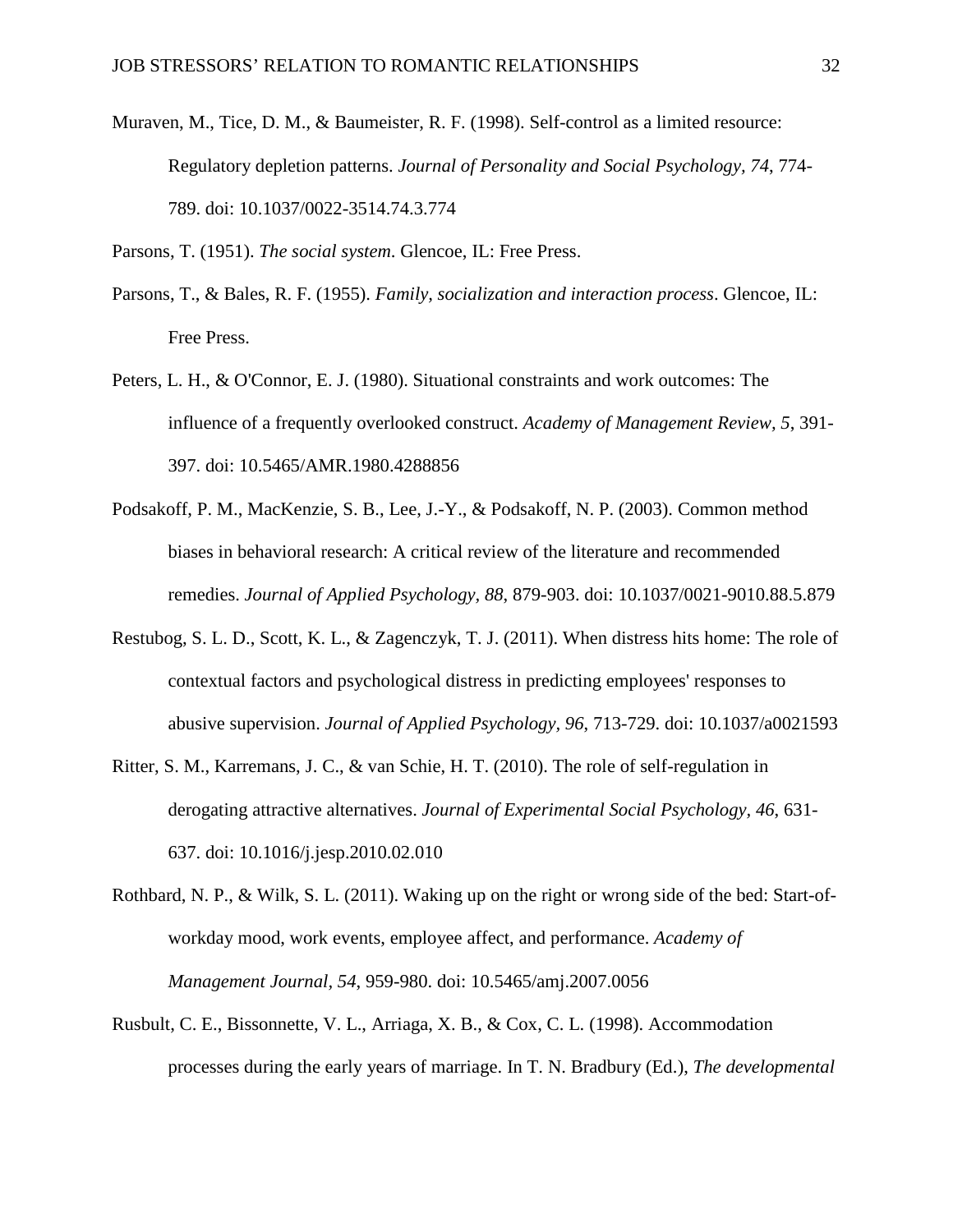*course of marital dysfunction.* (pp. 74-113). New York, NY US: Cambridge University Press.

- <span id="page-32-0"></span>Rusbult, C. E., Verette, J., Whitney, G. A., Slovik, L. F., & Lipkus, I. (1991). Accommodation processes in close relationships: Theory and preliminary empirical evidence. *Journal of Personality and Social Psychology, 60*, 53-78. doi: 10.1037/0022-3514.60.1.53
- <span id="page-32-1"></span>Schmeichel, B. J. (2007). Attention control, memory updating, and emotion regulation temporarily reduce the capacity for executive control. *Journal of Experimental Psychology: General, 136*, 241-255. doi: 10.1037/0096-3445.136.2.241
- <span id="page-32-2"></span>Schmidt, K.-H., & Neubach, B. (2009). Selbstkontrollanforderungen als spezifische Belastungsquelle bei der Arbeit [Self-control demands as a specific source of stress at work]. *Zeitschrift für Personalpsychologie, 8*, 169-179. doi: 10.1026/1617-6391.8.4.169
- <span id="page-32-3"></span>Selenko, E., Batinic, B., & Paul, K. (2011). Does latent deprivation lead to psychological distress? Investigating Jahoda's model in a four-wave study. *Journal of Occupational and Organizational Psychology, 84*, 723-740. doi: 10.1348/096317910x519360
- <span id="page-32-4"></span>Semmer, N. (1984). *Streßbezogene Tätigkeitsanalyse [Stress-oriented analysis task-analysis]*. Weinheim: Beltz.
- <span id="page-32-6"></span>Sliter, M., Jex, S., Wolford, K., & McInnerney, J. (2010). How rude! Emotional labor as a mediator between customer incivility and employee outcomes. *Journal of Occupational Health Psychology, 15*, 468. doi: 10.1037/a0020723
- <span id="page-32-5"></span>Sliter, M., Sliter, K., & Jex, S. (2012). The employee as a punching bag: The effect of multiple sources of incivility on employee withdrawal behavior and sales performance. *Journal of Organizational Behavior, 33*, 121-139. doi: 10.1002/job.767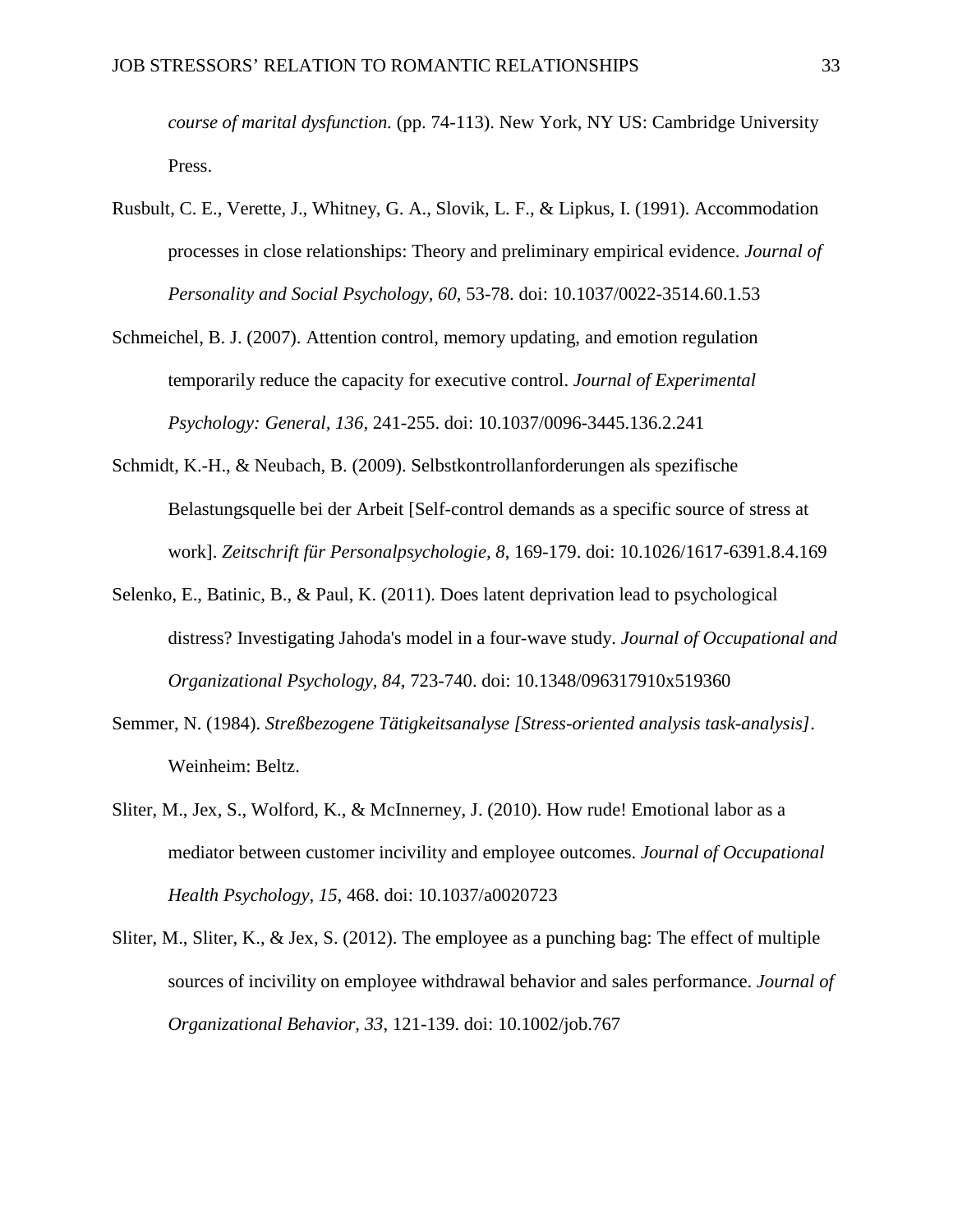- <span id="page-33-5"></span>Sonnentag, S., Binnewies, C., & Mojza, E. J. (2008). 'Did you have a nice evening?' A day-level study on recovery experiences, sleep, and affect. *Journal of Applied Psychology, 93*, 674- 684. doi: 10.1037/0021-9010.93.3.674
- <span id="page-33-0"></span>Sonnentag, S., & Fritz, C. (2007). The Recovery Experience Questionnaire: Development and validation of a measure for assessing recuperation and unwinding from work. *Journal of Occupational Health Psychology, 12*, 204-221. doi: 10.1037/1076-8998.12.3.204
- <span id="page-33-6"></span>Sonnentag, S., & Jelden, S. (2009). Job stressors and the pursuit of sport activities: A day-level perspective. *Journal of Occupational Health Psychology, 14*, 165-181. doi: 10.1037/a0014953
- <span id="page-33-1"></span>Sonnentag, S., Mojza, E. J., Demerouti, E., & Bakker, A. B. (2012). Reciprocal relations between recovery and work engagement: The moderating role of job stressors. *Journal of Applied Psychology, 97*, 842-853. doi: 10.1037/a0028292
- <span id="page-33-2"></span>Spector, P. E., & Jex, S. M. (1998). Development of four self-report measures of job stressors and strain: Interpersonal Conflict at Work Scale, Organizational Constraints Scale, Quantitative Workload Inventory, and Physical Symptoms Inventory. *Journal of Occupational Health Psychology, 3*, 356-367. doi: 10.1037/1076-8998.3.4.356
- <span id="page-33-3"></span>Spreitzer, G. M. (1995). Psychological empowerment in the workplace: Dimensions, measurement, and validation. *Academy of Management Journal, 38*, 1442-1465. doi: 10.2307/256865
- <span id="page-33-4"></span>Stanley, S. M., & Markman, H. J. (1992). Assessing commitment in personal relationships. *Journal of Marriage & the Family, 54*, 595-608. doi: 10.2307/353245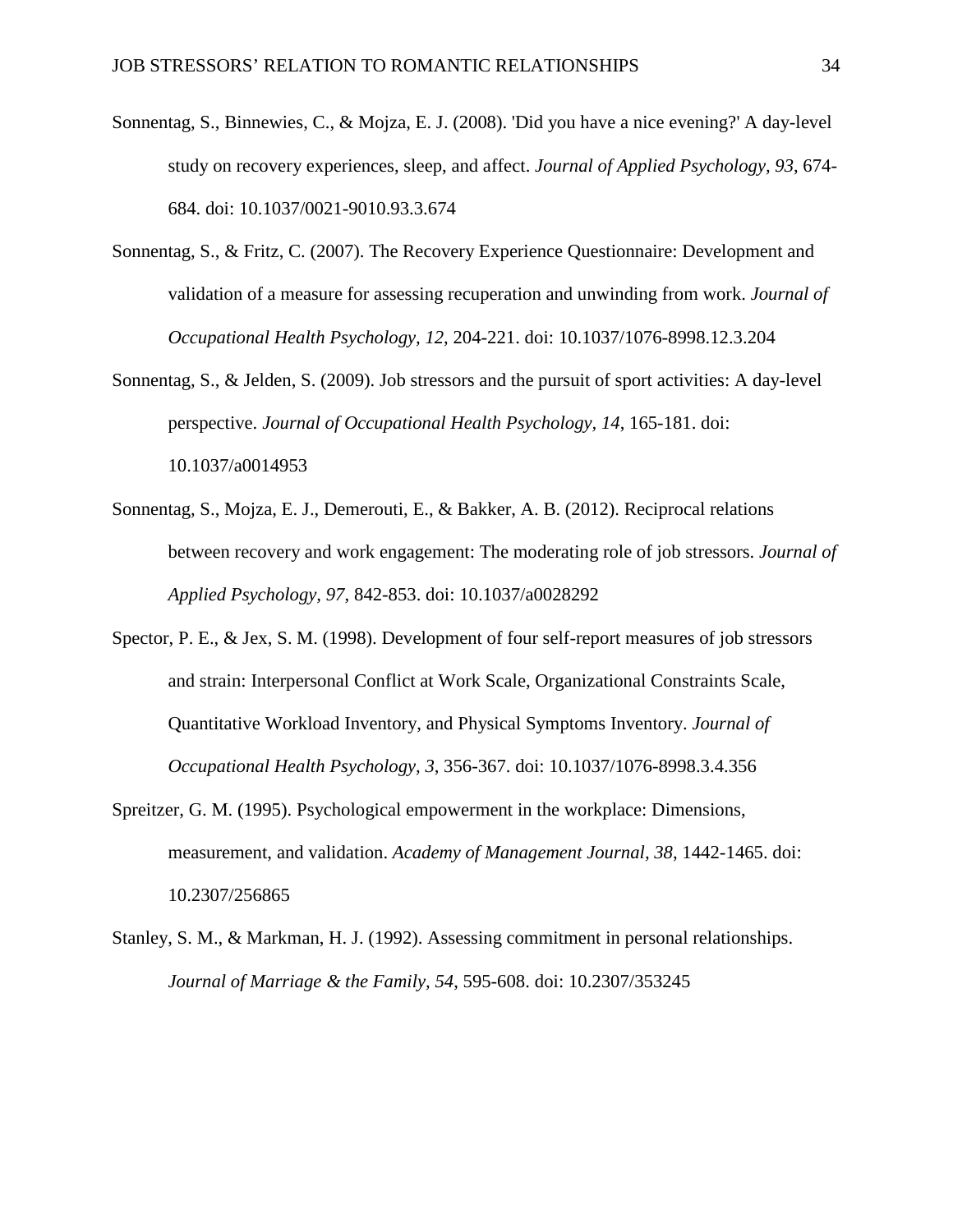- <span id="page-34-1"></span>Stiglbauer, B., & Batinic, B. (2012). The role of Jahoda's latent and financial benefits for work involvement: A longitudinal study. *Journal of Vocational Behavior, 81*, 259-268. doi: 10.1016/j.jvb.2012.07.008
- <span id="page-34-2"></span>Tangney, J. P., Baumeister, R. F., & Boone, A. L. (2004). High self-control predicts good adjustment, less pathology, better grades, and interpersonal success. *Journal of Personality, 72*, 271-322. doi: 10.1111/j.0022-3506.2004.00263.x
- <span id="page-34-5"></span>ten Brummelhuis, L. L., & Bakker, A. B. (2012). A resource perspective on the work-home interface: The work-home resources model. *American Psychologist, 67*, 545–556. doi: 10.1037/a0027974
- <span id="page-34-0"></span>Vinokur, A. D., & Van Ryn, M. (1993). Social support and undermining in close relationships: Their independent effects on the mental health of unemployed persons. *Journal of Personality and Social Psychology, 65*, 350-359. doi: 10.1037/0022-3514.65.2.350
- <span id="page-34-6"></span>Vohs, K. D., & Heatherton, T. F. (2000). Self-regulatory failure: A resource-depletion approach. *Psychological Science, 11*, 249-254. doi: 10.1111/1467-9280.00250
- <span id="page-34-3"></span>Watson, D., Clark, L. A., & Tellegen, A. (1988). Development and validation of brief measures of positive and negative affect: The PANAS scales. *Journal of Personality and Social Psychology, 54*, 1063-1070. doi: 10.1037/0022-3514.54.6.1063

<span id="page-34-4"></span>Weiss, H. M., & Cropanzano, R. (1996). Affective Events Theory: A theoretical discussion of the structure, causes and consequences of affective experiences at work. In B. M. Staw  $\&$ L. L. Cummings (Eds.), *Research in organizational behavior: An annual series of analytical essays and critical reviews, Vol. 18.* (pp. 1-74). Greenwich, CT: JAI Press.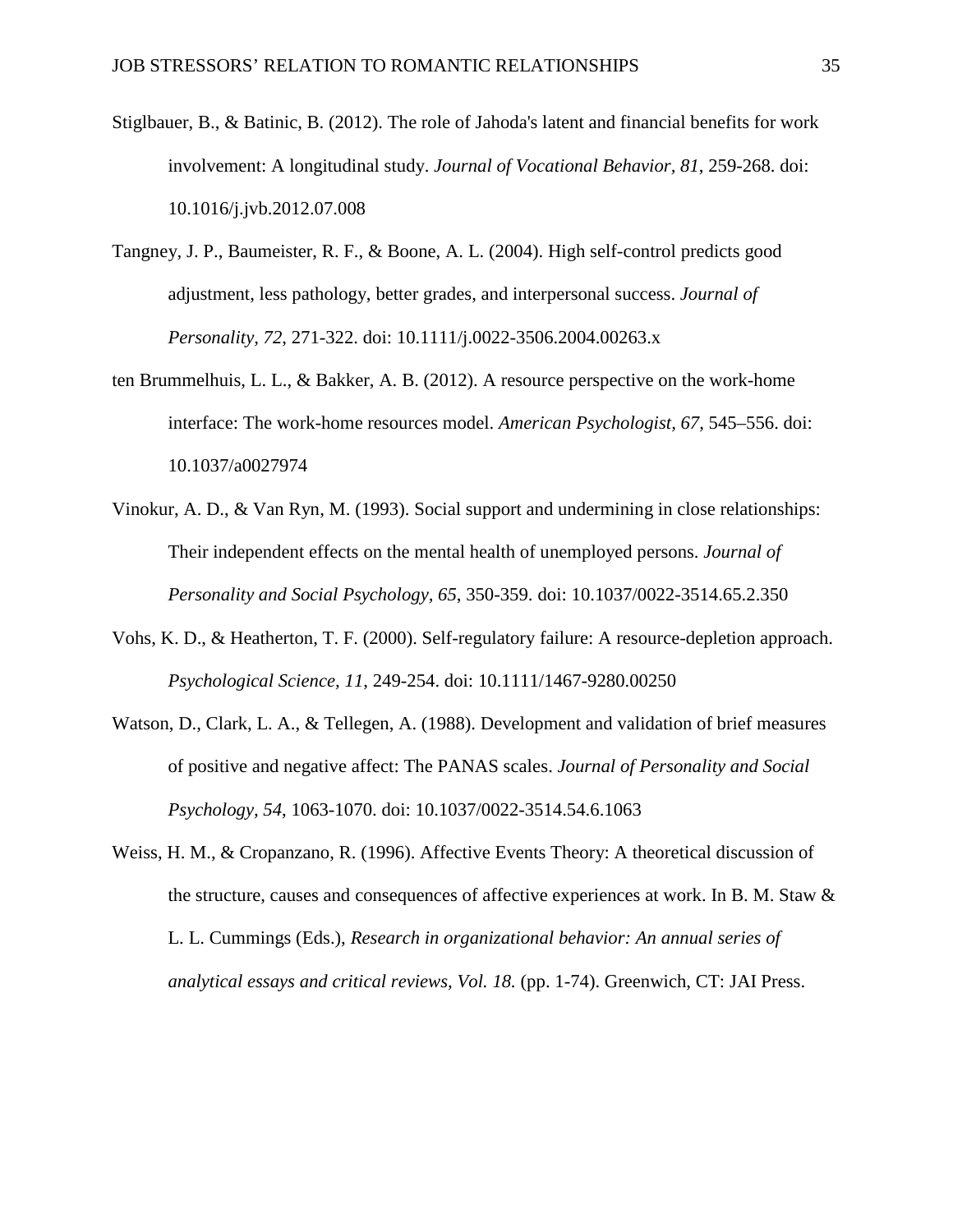<span id="page-35-0"></span>Wrzesniewski, A., & Dutton, J. E. (2001). Crafting a job: Revisioning employees as active crafters of their work. *Academy of Management Review, 26*, 179-201. doi: 10.5465/AMR.2001.4378011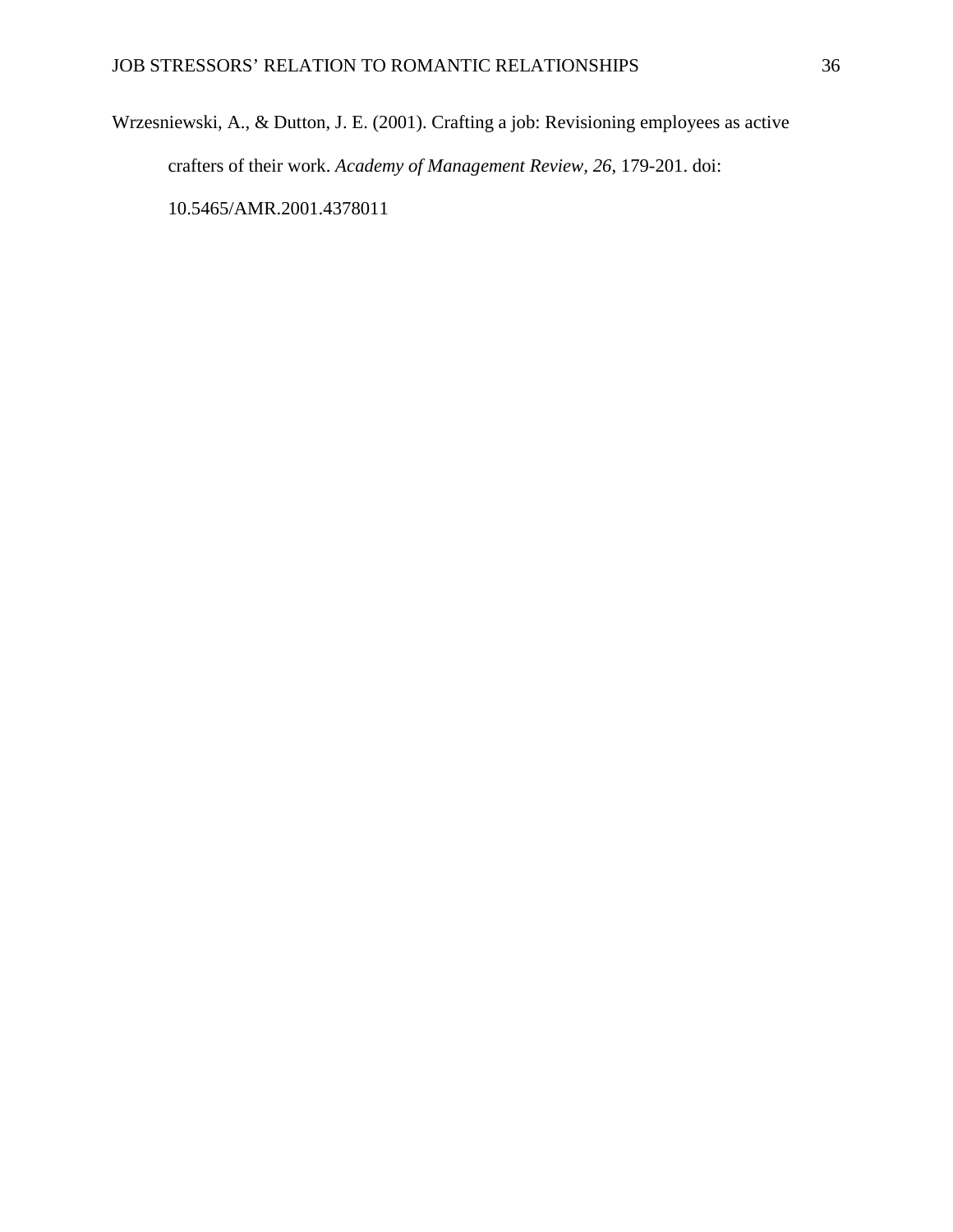## **Appendix**

## *Scenarios for the Measurement of Hypothetical Accommodation*

- Scenario 1: "You feel neglected by your partner, who has been really busy lately. Nevertheless, you plan a dinner for an upcoming evening, which your partner reluctantly agrees to. Your partner is over half an hour late, not ready for dinner, and explains to you that he/she has to cancel the dinner because work is due the next day."
- Scenario 2: "Your partner invites you to a family reunion but spends most of the evening talking to others. Without telling you, your partner leaves with his/her cousins. You are left alone for several hours, until your partner finally returns."
- Scenario 3: "You and your partner have agreed to go to a pub. Later, your partner decides not to go to the pub because he/she is tired. You go to the pub with friends. When you come back home, your partner is gone. He/She left a note telling you that he/she went out with a new [opposite-sex/same-sex] colleague." [In this scenario, we adapted the gender of the colleague with respect to the respondent's sexual orientation.]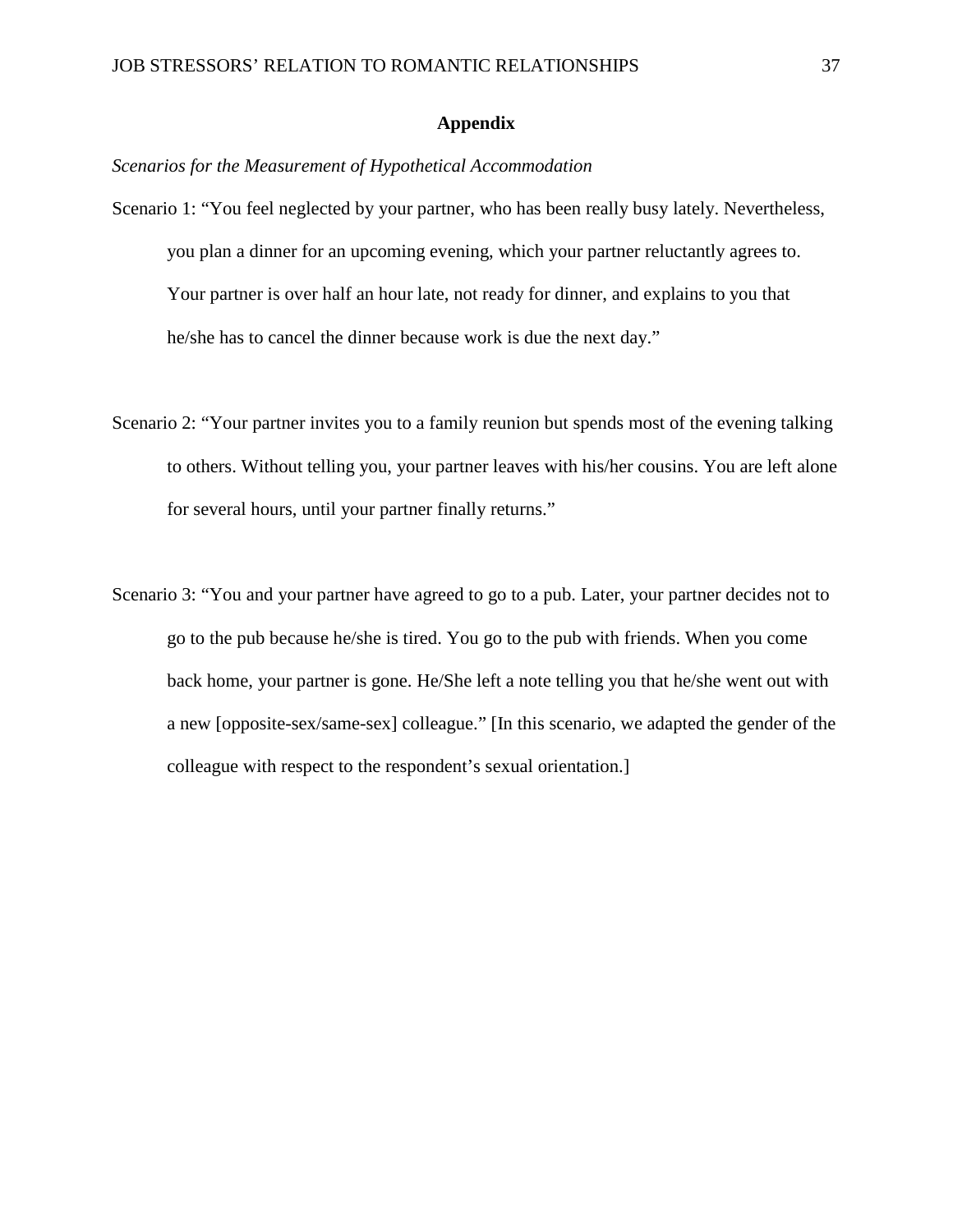*Means, Standard Deviations, and Correlations Among the Study Variables* 

| Variable                               | M     | <b>SD</b>     |                          | 2                               | 3        | 4             | 5            | 6                        |            | 8                                     | 9        | 10     | 11          | 12          | 13 | 14 |
|----------------------------------------|-------|---------------|--------------------------|---------------------------------|----------|---------------|--------------|--------------------------|------------|---------------------------------------|----------|--------|-------------|-------------|----|----|
| 1 Age                                  | 40.85 | 9.61          | $\overline{\phantom{a}}$ |                                 |          |               |              |                          |            |                                       |          |        |             |             |    |    |
| $2$ Gender <sup>a</sup>                | 0.58  |               | .08                      | $\overline{\phantom{a}}$        |          |               |              |                          |            |                                       |          |        |             |             |    |    |
| 3 Job control                          | 4.00  | 0.99          | .12                      | $-.08$                          | (.93)    |               |              |                          |            |                                       |          |        |             |             |    |    |
| 4 Working time                         | 8.39  | 1.13          | .07                      | $.15*$                          | .10      |               |              |                          |            |                                       |          |        |             |             |    |    |
| 5 Situational constraints              | 2.31  | $0.87 - 0.07$ |                          | .07                             | $-.22**$ | .12           | (.73)        |                          |            |                                       |          |        |             |             |    |    |
| 6 Workload                             | 3.15  | 0.93          | .05                      | $-.07$                          | $-.08$   | $.27**$       | $.41**$      | (.90)                    |            |                                       |          |        |             |             |    |    |
| 7 Self-regulatory resources            | 3.40  | 0.61          |                          | $.17**$ $.18**$ $.14*$          |          | .07           | $-.25**-.10$ |                          | (.76)      |                                       |          |        |             |             |    |    |
| 8 Negative affect                      | 1.68  | $0.53 - 0.08$ |                          | $.14*$                          | $-.06$   | .10           |              | $.28**$ $.21**$ $-.27**$ |            | (.87)                                 |          |        |             |             |    |    |
| 9 Relationship commitment              | 4.42  | 0.72          | .00                      | $-.05$                          | .01      | $-15^*$ $-13$ |              | $-12$                    | .09        | $-19**$                               | (.92)    |        |             |             |    |    |
| 10 Length of relationship              | 13.15 | 10.09         | $.66***-.02$             |                                 | .08      | .02           | $-.08$       | .02                      | $.14*-.04$ |                                       | .08      |        |             |             |    |    |
| 11 Hypothetical constructive reactions | 3.47  | 0.67          | .06                      | .04                             | .05      | .00.          | $-.01$       | $-.10$                   |            | $.18**-.23**$                         | $.39**$  | .05    | (.84)       |             |    |    |
| 12 Hypothetical destructive reactions  | 2.36  |               |                          | $0.81 - 0.24** - 0.29** - 0.12$ |          | $-.07$        | $.16**$      |                          |            | $.18**-.32**-.19**-.30**-.19**-.48**$ |          |        |             | (.94)       |    |    |
| 13 Actual constructive reactions       | 2.70  | $0.99 - 0.03$ |                          | .02                             | $-.13$   | .05           | .00          | .01                      | .15        | $-.16$                                | .13      | $-.09$ | $.49**-.14$ |             |    |    |
| 14 Actual destructive reactions        | 1.84  | $0.71 - 0.05$ |                          | .15                             | .02      | .02           | .13          | $.29**-.21$              |            | .15                                   | $-.39**$ | .04    | $-.15$      | $.34**$ .05 |    |    |

*Note*. Correlations in lines 1 to 12 (*N* = 238) and correlations in lines 13 and 14 (*N* = 82). Cronbach's alphas are shown in parentheses.

The inter-correlations between the actual constructive reactions and between the actual destructive reactions ranged from .67 to .87

and from .76 to .89 respectively.  $* p < .05$ ;  $** p < .01$ .  $* 0 = .01$  female; 1 = male.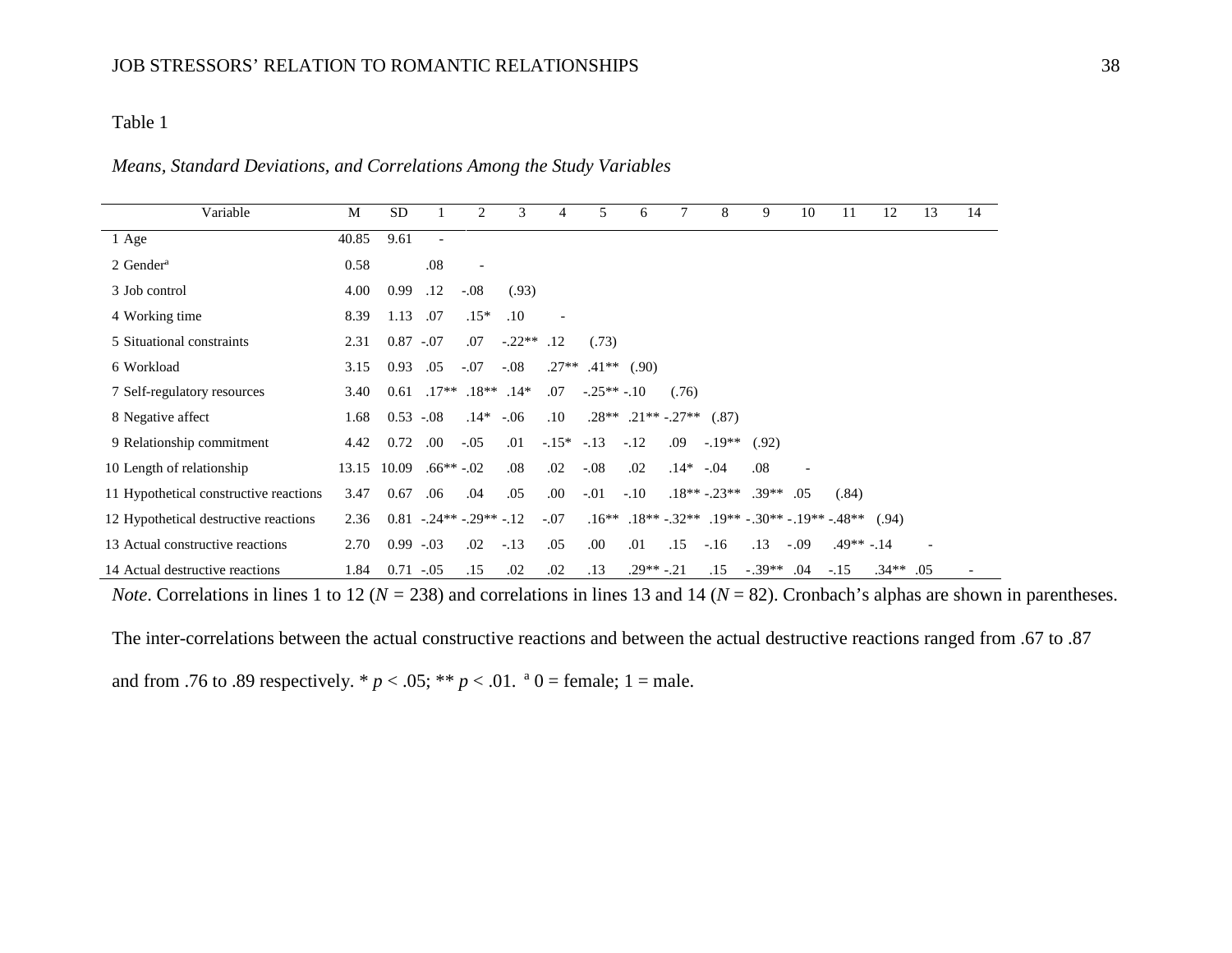## *Hierarchical Regression Predicting Self-regulatory Resources from Job Stressors*

|                         | <b>Self-Regulatory Resources</b> |           |  |  |  |  |  |
|-------------------------|----------------------------------|-----------|--|--|--|--|--|
| Variables               | Model 1                          | Model 2   |  |  |  |  |  |
| Control variables       |                                  |           |  |  |  |  |  |
| Age                     | $.14*$                           | $.13*$    |  |  |  |  |  |
| Gender <sup>a</sup>     | $.17**$                          | $.18**$   |  |  |  |  |  |
| Job control             | .13                              | .08       |  |  |  |  |  |
| Working time            | .02                              | .05       |  |  |  |  |  |
| Main effects            |                                  |           |  |  |  |  |  |
| Situational constraints |                                  | $-0.24**$ |  |  |  |  |  |
| Workload                |                                  | $-.00$    |  |  |  |  |  |
| $\mathbb{R}^2$          | .08                              | .13       |  |  |  |  |  |
| Adjusted $\mathbb{R}^2$ | .06                              | .11       |  |  |  |  |  |
| $F(R^2)$                | $4.71**$                         | $5.71***$ |  |  |  |  |  |
| $\Delta$ R <sup>2</sup> |                                  | $.05**$   |  |  |  |  |  |
| $F(\Delta R^2)$         |                                  | $7.19**$  |  |  |  |  |  |

*Note.*  $N = 238$ .  $\ast p < .05$ ;  $\ast \ast p < .01$ ;  $\ast \ast \ast p < .001$ .  $\ast 0 = \text{female}$ ; 1 = male.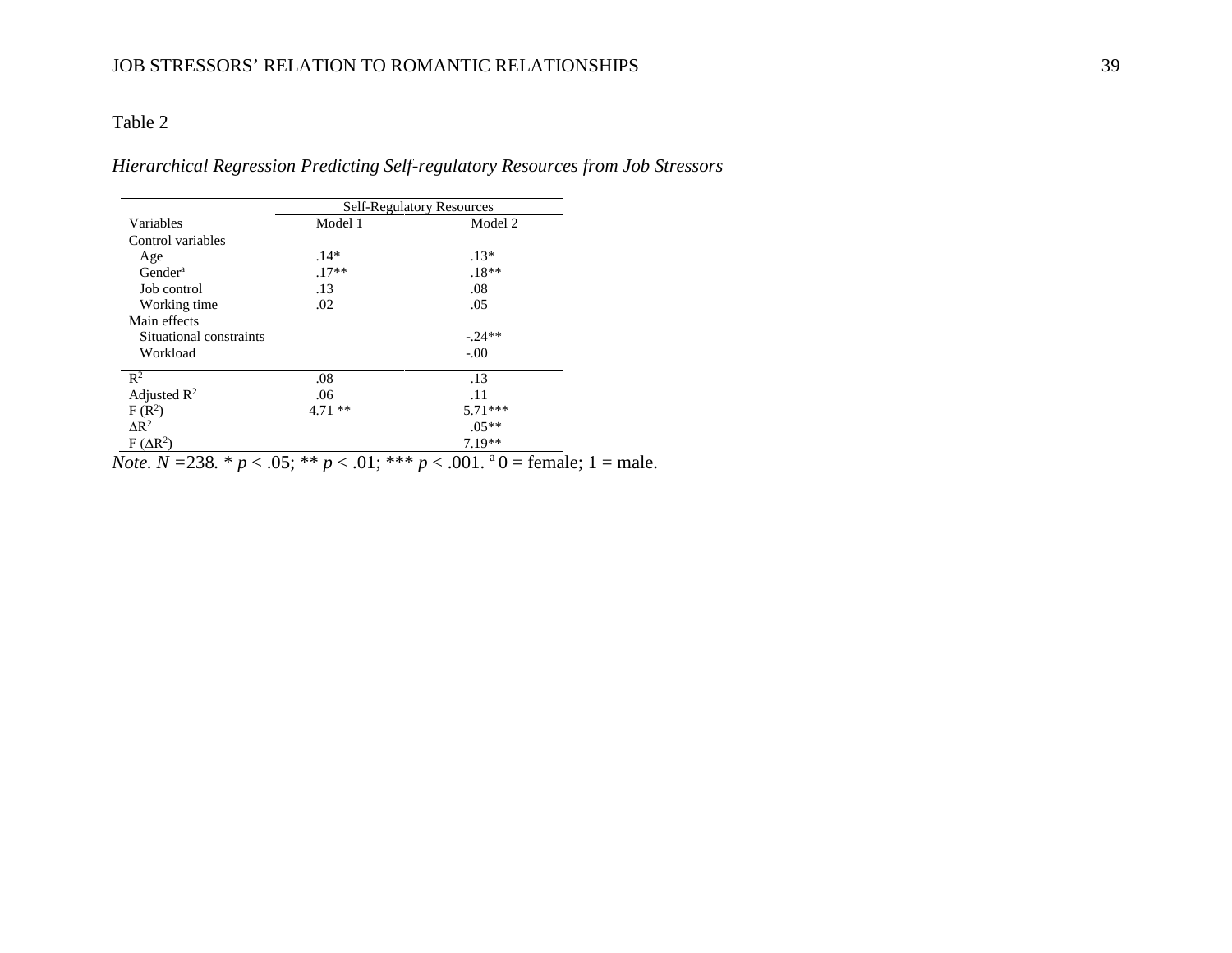## *Hierarchical Regressions Predicting Constructive and Destructive Reactions from Self-regulatory Resources*

|                           |                                             | Constructive reactions |                                                      |           | Destructive reactions |                                            |                                                     |           |  |  |
|---------------------------|---------------------------------------------|------------------------|------------------------------------------------------|-----------|-----------------------|--------------------------------------------|-----------------------------------------------------|-----------|--|--|
|                           | Actual constructive reactions<br>$(N = 82)$ |                        | Hypothetical constructive<br>reactions ( $N = 238$ ) |           |                       | Actual destructive reactions<br>$(N = 82)$ | Hypothetical destructive<br>reactions ( $N = 238$ ) |           |  |  |
| Variable                  | Model 2<br>Model 1                          |                        | Model 2<br>Model 1                                   |           | Model 1               | Model 2                                    | Model 1                                             | Model 2   |  |  |
| Control variables         |                                             |                        |                                                      |           |                       |                                            |                                                     |           |  |  |
| Gender <sup>a</sup>       | .08                                         | .04                    | .08                                                  | .06       | .12                   | .21                                        | $-.32***$                                           | $-.28***$ |  |  |
| Age                       | .04                                         | .03                    | .06                                                  | .05       | $-.17$                | $-.16$                                     | $-.15$                                              | $-.13$    |  |  |
| Length of relationship    | $-.12$                                      | $-.14$                 | $-.03$                                               | $-.03$    | .16                   | .19                                        | $-.07$                                              | $-.06$    |  |  |
| Relationship commitment   | .11                                         | .12                    | $.36***$                                             | $.36***$  | $-.38**$              | $-.40***$                                  | $-.28***$                                           | $.27***$  |  |  |
| Negative affect           | $-.16$                                      | $-.13$                 | $-.17**$                                             | $-.14*$   | .03                   | $-.04$                                     | $.17**$                                             | $.12*$    |  |  |
| Main effect               |                                             |                        |                                                      |           |                       |                                            |                                                     |           |  |  |
| Self-regulatory resources |                                             | .14                    |                                                      | .10       |                       | $-.29**$                                   |                                                     | $-.18**$  |  |  |
| $\mathbb{R}^2$            | .05                                         | .07                    | .18                                                  | .19       | .19                   | .26                                        | .26                                                 | .29       |  |  |
| Adjusted $\mathbb{R}^2$   | $-.01$                                      | $-.00$                 | .17                                                  | .17       | .13                   | .20                                        | .24                                                 | .27       |  |  |
| $F(R^2)$                  | 0.84                                        | 0.94                   | $10.43***$                                           | $9.10***$ | $3.49**$              | $4.34**$                                   | $16.05***$                                          | 15.40***  |  |  |
| $\Delta R^2$              |                                             | .02                    |                                                      | .01       |                       | .07                                        |                                                     | .03       |  |  |
| $F(\Delta R^2)$           |                                             | 1.43                   |                                                      | 2.19      |                       | $7.17**$                                   |                                                     | $9.27**$  |  |  |

*Note.* \*  $p < .05$ ; \*\*  $p < .01$ ; \*\*\*  $p < .001$ . <sup>a</sup> $0 =$  female; 1 = male.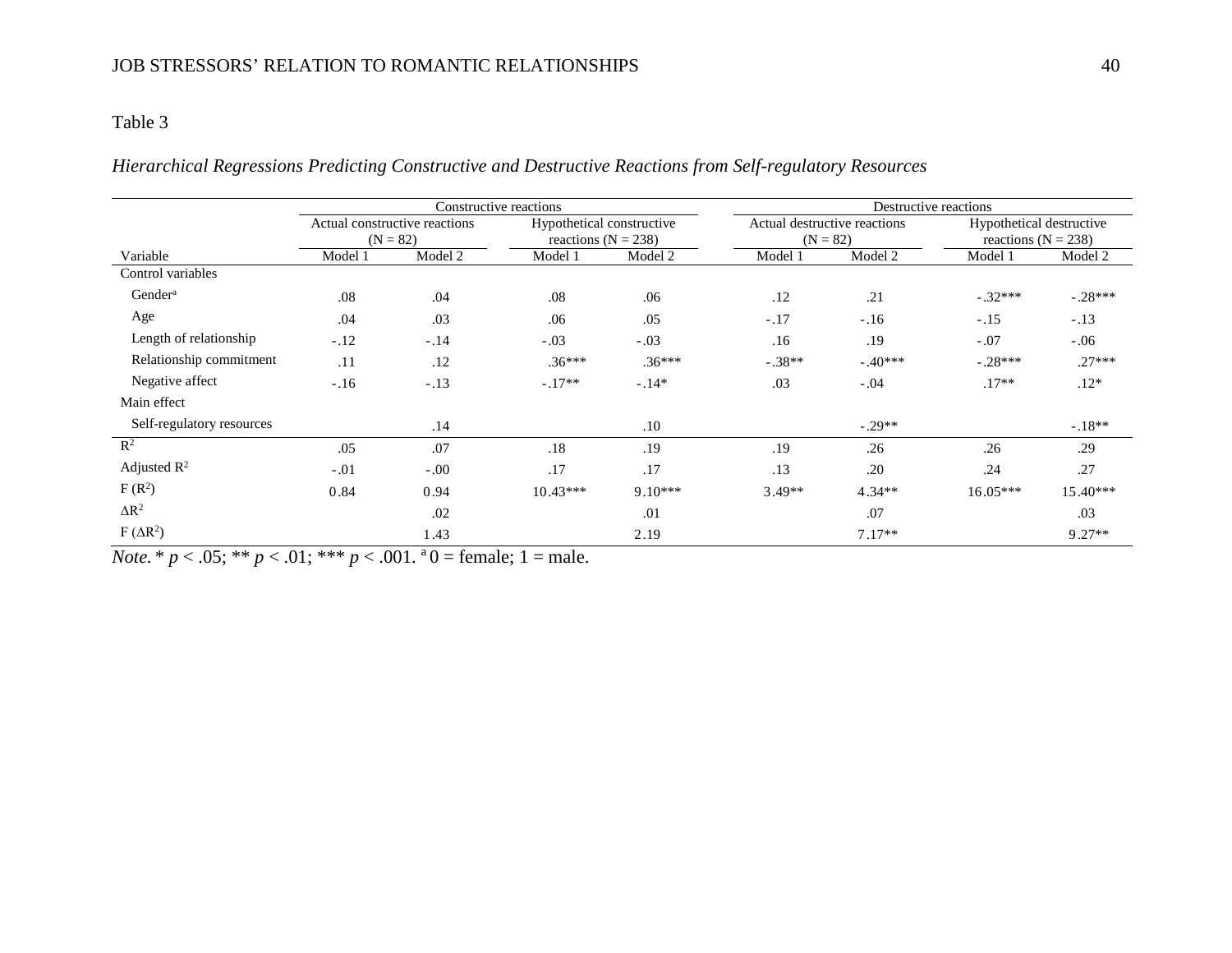*Indirect Effects of Job Stressors on Constructive and Destructive Reactions via Self-Regulatory Resources*

|                       |                                        |                  |                 |       | Confidence Interval | Indirect effect<br>significant ( $p <$ |                |
|-----------------------|----------------------------------------|------------------|-----------------|-------|---------------------|----------------------------------------|----------------|
| Predictor             | Outcome                                | $\boldsymbol{N}$ | Indirect effect | SE    | Lower limit         | Upper limit                            | $.05)$ ?       |
| constraints reactions | Situational Actual constructive        | 82               | $-.0069$        | .0373 | $-.1305$            | .0385                                  | N <sub>o</sub> |
|                       | Hypothetical<br>constructive reactions | 238              | $-0.0143$       | .0109 | $-.0443$            | .0002                                  | N <sub>o</sub> |
|                       | Actual destructive<br>reactions        | 82               | .0095           | .0409 | $-.0501$            | .1276                                  | N <sub>o</sub> |
|                       | Hypothetical<br>destructive reactions  | 238              | .0263           | .0155 | .0037               | .0662                                  | Yes            |
| Workload              | Actual constructive<br>reactions       | 82               | .0014           | .0385 | $-.0666$            | .0973                                  | N <sub>o</sub> |
|                       | Hypothetical<br>constructive reactions | 238              | $-.0021$        | .0062 | $-.0224$            | .0056                                  | N <sub>o</sub> |
|                       | Actual destructive<br>reactions        | 82               | $-.0019$        | .0380 | $-.0707$            | .0847                                  | N <sub>o</sub> |
|                       | Hypothetical<br>destructive reactions  | 238              | .0049           | .0121 | $-.0152$            | .0341                                  | N <sub>o</sub> |

*Note.* Bootstrap sample size = 5000.